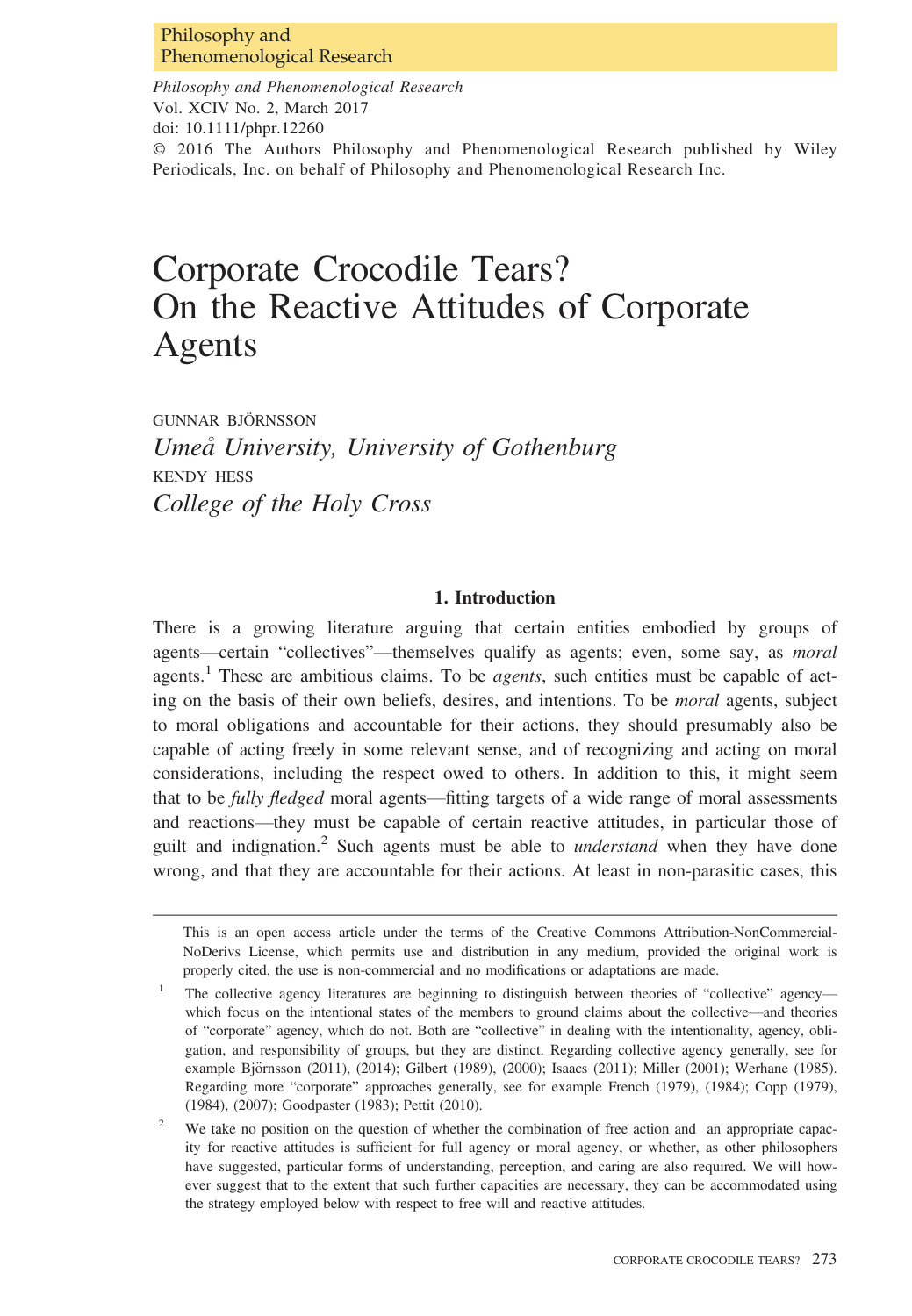arguably involves not only grasping that guilt would be a fitting attitude on their part, and indignation a fitting attitude on the part of others, but also a capacity for guilt and indignation.<sup>3</sup> Relatedly, one might think that fully morally accountable agents must be capable of holding themselves responsible, which might seem to essentially involve the ability to feel guilty about what one has done.<sup>4</sup>

While there has been much debate over the possibility that collectives are capable of relevant beliefs and desires, and some about whether they can be appropriately free and responsible, $<sup>5</sup>$  there has been little discussion of the possibility that collectives are capable</sup> of reactive attitudes. Partly, this might be because the idea that fully fledged moral agency requires a capacity for reactive attitudes is comparatively controversial. But the idea has become widely enough endorsed to raise questions about its consequences for collective moral agency and responsibility.

These questions are particularly pressing as the idea seems to straightforwardly rule out fully fledged collective moral agency. For it might seem thoroughly implausible that collectives can feel guilt and in that sense hold themselves responsible, or have the corresponding practical understanding of the demands of morality that we expect from human agents.<sup>6</sup> It is of course obvious that the members of a collective can possess reactive attitudes, and that in many cases their reactive attitudes derive from their membership in the collective. Members are often ashamed, proud, or indignant about things their collective has done, or about things that have been done to it, regardless of their own participation or lack thereof in the event.<sup>7</sup> Similarly, members might jointly intend or be jointly committed to feel remorse, or to express regret on the part of the collective.<sup>8</sup> But our concern is different. If a collective is to qualify as an agent in its own right, it must have its own beliefs, desires, intentions, and free actions; it is not enough that its members are capable of such states and activities. Just so, if a collective is to qualify as a fully fledged moral agent in its own right, and if fully fledged moral agency requires the capacity for reactive attitudes, that collective must be capable of its own reactive attitudes. It must itself be capable of guilt and indignation.

We argue below that, contrary to what one might think, at least certain collectives are. Or, more precisely, we argue that if certain collectives are capable of agency, then they are also capable of states sufficiently similar to guilt and indignation to satisfy the requirements of moral agency. Their expressions of indignation need not be mere strategic

<sup>3</sup> See e.g. Strawson (1962); Gibbard (1990); Fischer and Ravizza (1998); Russell (2004); Darwall (2006: ch. 4); Gibbard (2006); Kauppinen (2010); Haji (2010); Björnsson and McPherson (2014). For critical discussion of the connection between moral responsibility and reactive attitudes, see e.g. contributions to McKenna and Russell (2008); Scanlon (2008); Nelkin (2011); Pereboom (2014).

<sup>&</sup>lt;sup>4</sup> See e.g. Stephen Darwall's (2006: 112) claim, which he attributes to Pufendorf: "in holding people responsible, we are committed to the assumption that they can hold themselves responsible by selfaddressed demands from a perspective that we and they share".

Notice that even if one thinks that there are forms of blame that do not require that the agent be capable of guilt (the emotion) in response to transgressions, one might think that that this is required for subjects of punishment. (For a broadly Strawsonian approach to punishment, see Bennett 2008.)

<sup>&</sup>lt;sup>5</sup> For arguments against corporate or collective free will specifically, see Haji (2006); McKenna (2006). For a defense, see Hess (2014a).

<sup>6</sup> For some of many expressions of doubt about this capacity, see Haney (2004); McKenna (2006: 26–27); Tollefsen (2008).

<sup>&</sup>lt;sup>7</sup> See e.g. Gilbert (2006); Silver (2006); Tollefsen (2008).

<sup>8</sup> See Gilbert (2000: 135); Tollefsen (2003: 231–232).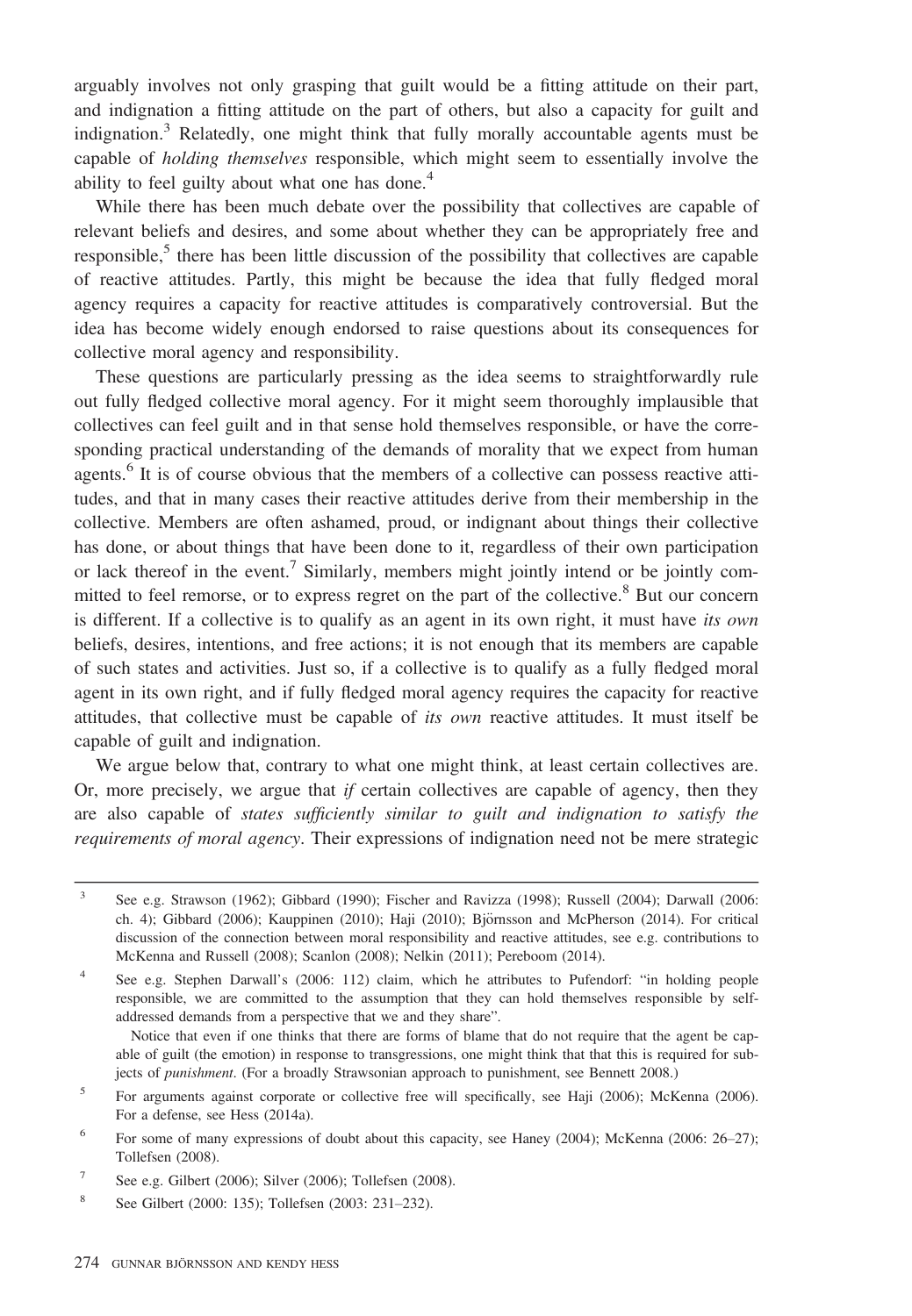aggression, and their expressions of guilt and sorrow for what they have done need not be mere crocodile tears.

The plan is as follows. In section 2, we explain why one might think that certain collectives—which we designate as "corporate agents"—can have their own equivalents of beliefs, desires, and intentions, distinct from the beliefs, desires, and intentions of their members, and how they might be capable of moral cognition, motivation, and free action on the basis of those intentional states.<sup>9</sup> Our purpose here is not to convince the skeptical reader that these corporate agents—typified by the modern corporation—have these capacities; various people have argued at length for this conclusion elsewhere. Rather, we aim to outline *the sort* of argumentative strategy that we find most promising, as we will argue along very similar lines that corporate agents are also capable of equivalents of reactive attitudes. The strategy, in brief, is to (i) describe beliefs, desires and capacities for agential control and free action in functionalist terms, (ii) argue that it is such functional states that are required for rational agency, and (iii) show that structures with the corresponding functions can be instantiated in entities like corporations. We then apply this strategy to the role of guilt and indignation in moral agency. In section 3 we identify the features associated with such attitudes that seem crucial to fully fledged moral agency, and in section 4 we argue that actual corporations could instantiate structures with such features. Given this, and assuming that the argumentative strategy outlined in section 2 is successful, fully fledged moral agency is within the ken of corporations even if such agency requires the capacity for equivalents of reactive attitudes.<sup>10</sup> In section 5, finally, we indicate some further consequences of this conclusion. We acknowledge that some readers might take this as a *reductio* of a functionalist understanding of moral agency; this in itself has significant implications. For others, however, it raises urgent questions about how moral norms would apply to corporate agents or apply to interactions with such agents, and about the implications for laws governing or protecting them.

### 2. Corporate agency, cognition, motivation, and free will

Begin with some seemingly mundane claims about the contemporary world. Corporations typically adopt positions and goals, and they develop plans by which they pursue those goals in ways consistent with those positions. They often adjust those plans in the face of new information or poor performance, and even abandon old positions and goals and adopt new ones. Most of all, they are sufficiently disciplined that the behavior of the individual members consistently yields corporate actions in line with those corporate

<sup>&</sup>lt;sup>9</sup> There is some debate about the precise relationship between beliefs, desires, and intentions. While we are inclined to follow Bratman (1987) in recognizing intentions as distinct from beliefs and desires, perhaps as "controlling pro-attitudes" (1987: 20), we take no position on how they are related to other intentional states.

<sup>&</sup>lt;sup>10</sup> Notice that the claim here is doubly conditional. We claim that if a certain argumentative strategy shows that some corporations are capable of equivalents of belief and desire, then it also shows them to be capable of equivalents of guilt and indignation. But since our claim is about actual corporations, this conditional is in turn based on empirical assumptions about how some actual corporations function. Though we cannot defend these assumptions here, we take them to be well confirmed, for example by cases like those described in Goodpaster (2007: especially chs. 6 and 7 "Institutionalizing Corporate Conscience" and "Sustaining Corporate Conscience").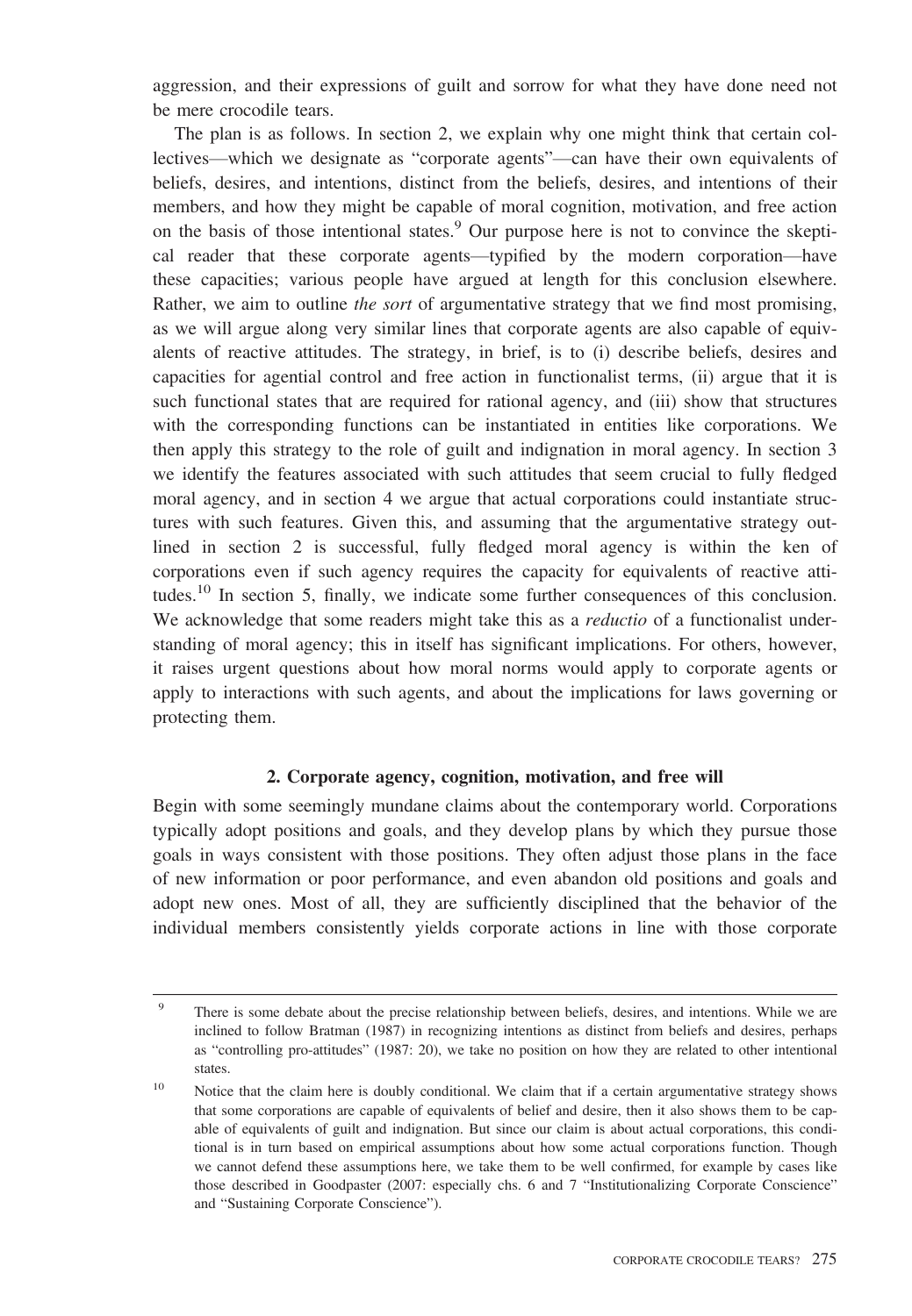plans, positions, and goals regardless of whether individual members share them, or are even aware of them. By various means, corporations can and do adopt goals and plans that do not align with—or that conflict with—the preferences of their members, and they establish mechanisms which ensure that the members implement those plans in pursuit of those goals regardless of member indifference or contrary preferences.<sup>11</sup> It is this latter feature, the regular possibility of a stark discontinuity between member commitments and corporate commitments, that most distinguishes corporations from other less disciplined collectives. It is also a feature shared by a variety of entities that are neither legally incorporated nor involved in business: colleges and universities, governments, branches of the military, NGOs, and religious orders. Taking the modern corporation as paradigmatic of this type, we call these entities "corporate agents".<sup>12</sup> For simplicity, we will also speak of corporate agents as "collectives" with "members" who perform actions constituting the behavior of the corporate agent. However, one might accept our main argument while thinking that corporate agents are more or other than just a group of people organized in a certain way.<sup>13</sup>

We hasten to add that it is not necessary that there be any such stark discontinuity. Member commitments (at every level) will often align with the commitments of the corporate agent to which they belong, because members internalize corporate commitments and because corporations hire people whose commitments roughly match the corporation's. We nonetheless focus on situations where the two conflict because that alignment often creates the illusion of identity: when corporate commitments "match" member commitments—when the corporate agent and the members *both* believe that x or desire that y—it is harder to see that these remain numerically distinct intentional states, and that the relationship(s) among them can be highly complex. As revealed by the examples discussed here (and in Section 4 below), corporate commitments are distinct from member commitments, and this remains true regardless of whether they conflict or cohere.

<sup>12</sup> Unfortunately there is no agreement in the literature regarding the designation of qualifying collectives each of the authors listed in note 1 above has his or her own terminology, for example.

<sup>13</sup> We disagree among ourselves about how best to think about the relation between a corporate agent and its "members". Our argument is meant to be compatible with the best account of corporate agents, whatever that turns out to be. What we are trying to show is that if there can be corporate agents with their own equivalents of beliefs and desires, then there can be corporate agents satisfying the conditions of fully fledged moral agency related to reactive attitudes. As far as we can tell, the consequent of this conditional is no more metaphysically demanding than the antecedent.

Our discussion of corporate agents also leaves open questions about the relation between corporate agents and corporations. Though we will speak of corporations as agents, one can see the two as strictly speaking distinct, perhaps taking the corporations to be legal constructions facilitating the existence of corporate agents. (For one recent discussion of the metaphysics of corporations, see Cole 2014).

<sup>&</sup>lt;sup>11</sup> This is not to suggest that member commitments (beliefs, desires, intentions) are not *causally* relevant to member actions, and thus (indirectly) to corporate actions. Each individual member has her own beliefs, desires, and intentions, and she acts the way she does because of the beliefs, desires, and intentions that she has. Members are agents, too. But as a member of a corporate agent, she has chosen—explicitly and consciously, or not—to let corporate commitments shape her actions, to subordinate her work behavior to corporate imperatives even when they express commitments she personally rejects. As a result of this familiar practice, we cannot move from the fact that "Acme wants X" to the claim that "therefore, Acme's members want X", or even "some of Acme's members want X" without further empirical evidence.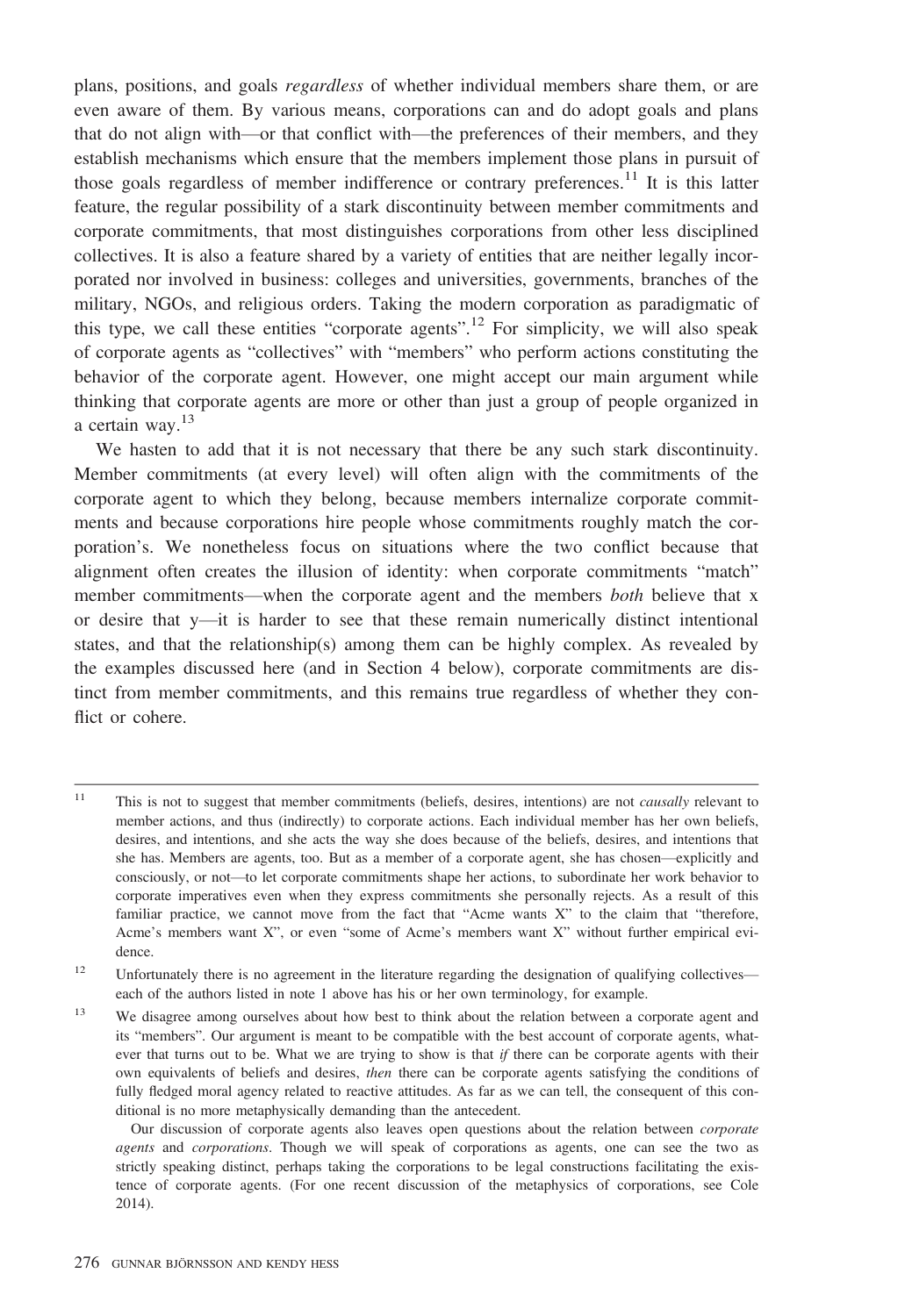For a working example of a corporate agent, take the hypothetical Acme, a small (ish) manufacturer of industrial chemicals. Acme is committed to various positions ("producing industrial chemicals is profitable": "developing new products is a good way to increase profit") and goals ("be profitable"; "be environmentally responsible"), and Acme's plans to achieve its goals are shaped by its positions. Thus, Acme has just adopted a plan to develop a new product line, because the new product line is expected to be profitable, and Acme will pursue the new line in an environmentally responsible manner. If the environmentally responsible version of the new product line turns out to be wildly expensive, we would not be surprised if Acme modified the plan to weaken or qualify its environmental commitment; if the environmentally responsible version turned out to be wildly popular, generating good will and increased sales, we would not be surprised if Acme started publicizing it and giving it a more central role. In short, Acme will generally act in an instrumentally rational manner, resolve conflicts among its commitments, and tend to give more weight to commitments that cohere with and support Acme's other commitments, much as we expect of a human agent. It is the consistent rationality of such corporate behavior that leads us to speak (at least casually) of corporate agents *as* agents—as entities whose actions are shaped in rational and predictable ways by their commitments about how the world is, what goals to pursue, and how to act—commitments about fact, value, and norms, we might say.

While we described this familiar state of affairs in terms of Acme's commitments, it's obvious that Acme's members have played essential roles in the processes described, and it is possible to give a different description that explicitly acknowledges the contributions of the individual members. We will talk more about member contributions in the remainder of the article. For now, however, it's important to note that whatever the member-level description might look like, it is not necessarily the case that we can simply substitute "Acme's members" for each mention of Acme. The proposition, "Acme has the goal of being profitable and environmentally responsible" is not identical to the proposition, "Acme's members have the goal of being profitable or environmentally responsible"; the propositions have different intensions *and* extensions. It is possible even familiar—for a corporate agent like a corporation, a university, or a government to adopt positions and goals that its members neither affirm nor adopt for themselves. Most of us have had the experience of conforming our membership-related behaviors to unwelcome policies; this is hardly rare. So even if certain claims about Acme will entail claims about Acme's members, it will not be a simple one-to-one equivalency; the relationship is more complicated. Nevertheless, as long as Acme's members perform the tasks entailed by these corporate positions and goals—for any reasons, or no reasons at all—Acme will work to develop the new product line, in an environmentally responsible way, in pursuit of profit, regardless of its members' personal opinions about these matters.

This much should be generally familiar, and the empirical claims are uncontroversial. However, we think that three radical philosophical points follow from this generally familiar state of affairs—points about intentionality, agency, and ownership.

First, Acme's positions, goals, and plans—its commitments about fact and value and how to act on them—are functionally equivalent to beliefs, desires, and intentions as far as rational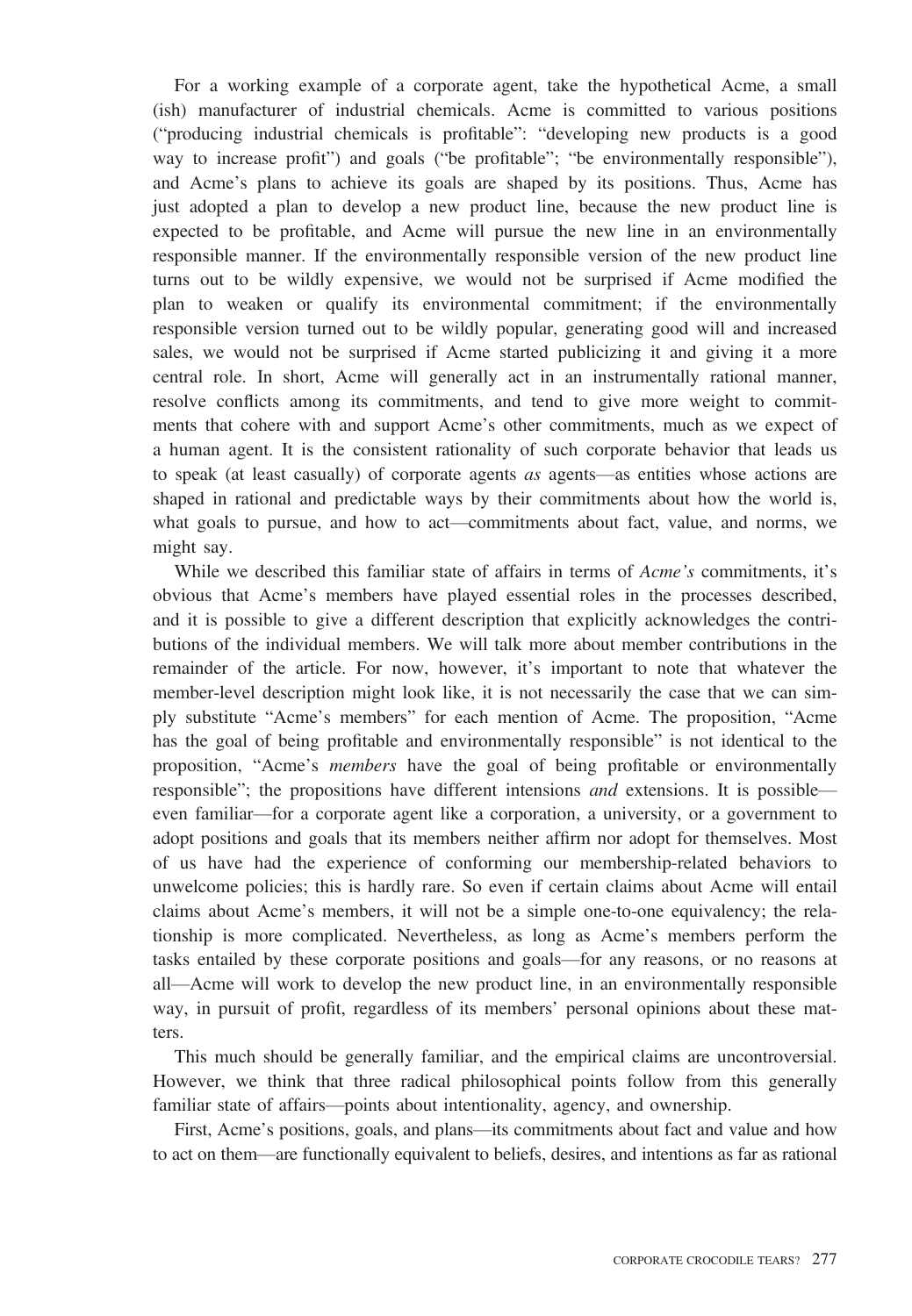agency is concerned: "rationally equivalent", we might say.<sup>14</sup> They are commitments about the state of the world and about what matters in the world that are responsive to changes in the world, and they shape Acme's behavior in logical, rational ways.

Second, these (and other) commitments of Acme's form a rational, coherent profile. They do not blatantly contradict each other, or necessarily entail mutually impossible actions (though they may tend in different directions, they can be balanced against each other). In short, they form a logically integrated complex of commitments about fact and value that drive corporate action, what Carol Rovane (1998: 23) calls a "rational point of view" (RPV)—"the point of view from which [practical] deliberation proceeds". Moreover, Acme's RPV will involve a variety of positions concerning Acme's own commitments, options, capacities and relations to various aspects of the world (including other agents)—positions that guide Acme's actions and give it a recognizably first-personal perspective.<sup>15</sup> When Acme acts on the basis of this set of commitments, then, Acme does not act randomly or arbitrarily (or at least, no more so than human agents). Instead, it acts in a rational, predictable fashion, pursuing identified goals on the basis of a coherent picture of the empirical situation. (Which, again, just means that when Acme's members act on the basis of Acme's RPV—when their behavior is shaped by it—the collective result is corporate actions that are not random and arbitrary but rational and predictable at the collective level.)

Third, these commitments are Acme's. They are not the commitments of the members, of any level. It may be that Acme's members personally agree with these commitments—that profit is essential, the environment matters, product development is likely to be profitable, etc.—or it may be that Acme's members disagree. Most likely there is a messy, incoherent mass of overlapping agreement and disagreement among Acme's many members, and many of them have likely never thought about these issues at all. Regardless, when Acme's members act as members, they will act in ways that are reliably, collectively guided by these corporate commitments. When they do so, Acme acts.

It may seem implausible to claim that Acme's commitments could deviate so sharply from the commitments of its members, so it is worth addressing that concern before moving on. Corporate commitments can arise in a number of different ways, all of which are likely to be in play in a corporate agent of any size. We describe one such process here

<sup>&</sup>lt;sup>14</sup> In introducing the phrase "rationally equivalent" (and the related "morally equivalent", later), we do not intend to introduce a new standard for what counts as a belief, a desire, or an intention. The purpose is merely to allow us to talk about states necessary for rational agency while acknowledging the possibility that a "full blown" belief, desire, or intention may be a complex thing, some aspects of which may not be necessary for rational agency. The claim made in this section is merely that corporations can possess those aspects of beliefs, desires, and intentions that are necessary for rational agency.

We would argue that they literally qualify as beliefs, desires and intentions, on standard interpretationist, dispositionalist, and representationalist accounts, but this stronger claim isn't necessary for our purposes here so we set it aside. See Hess (2014a) for a defense of this claim. Tollefsen (2008) and List and Pettit (2011: especially ch. 1), present similar arguments regarding interpretationalism and dispositionalism, respectively: French (1984: especially chs. 3 and 4) relies (though less explicitly) on equivalent commitments.

<sup>&</sup>lt;sup>15</sup> See Hess (2011) for a development of this claim.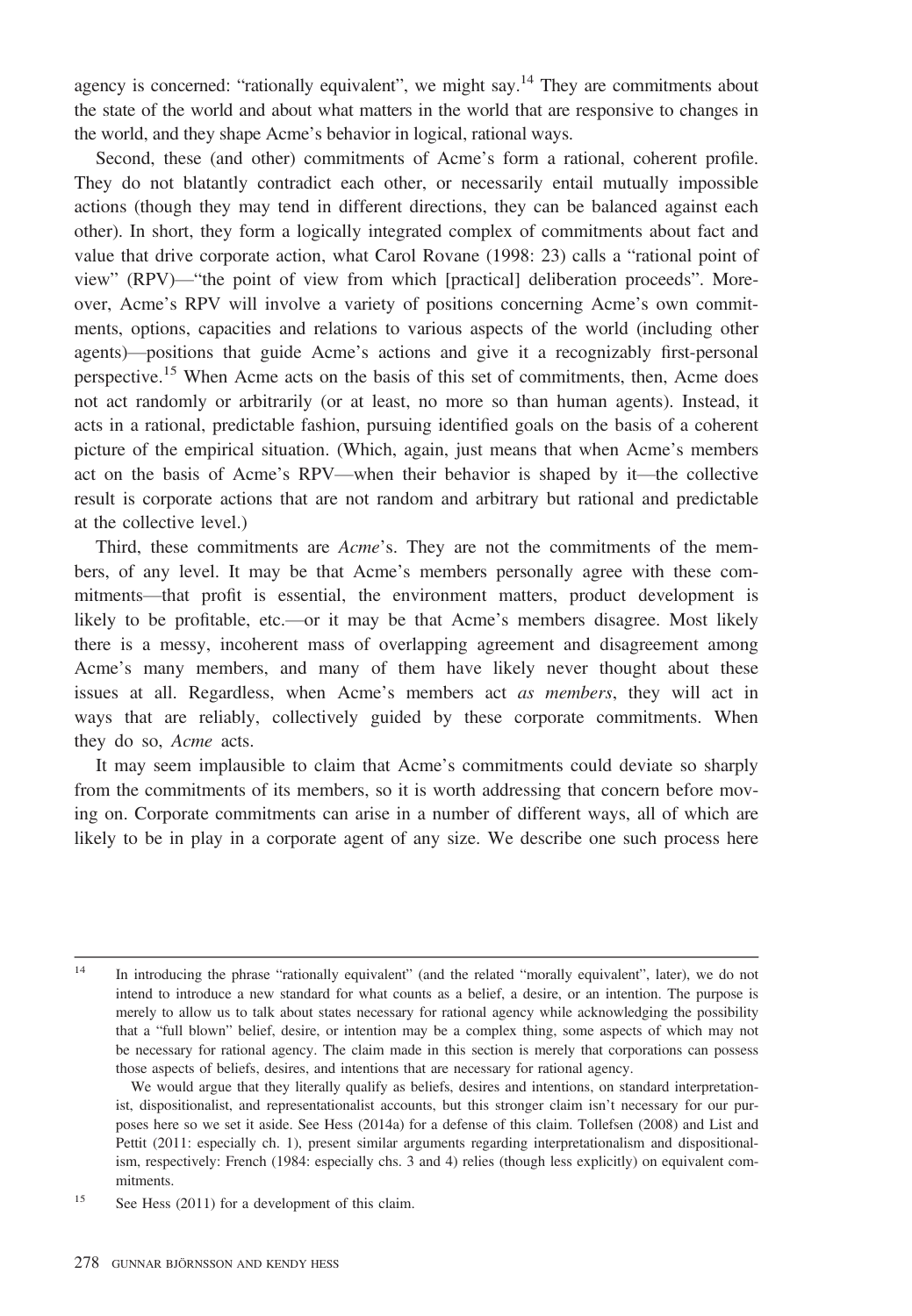(the most broadly accepted one), then develop it and others in more detail in section four in our examples of a corporate agent developing its own reactive attitudes.<sup>16</sup>

The process we have in mind is fully explicit: the board votes, the majority wins, the new attitude is incorporated into the functioning of the institution, and the corporation (thus) adopts a new position. While the board members are obviously crucially involved in the process, the resulting position does not necessarily reflect the board members' own preferences for that position. Even in these cases, board members do not necessarily express their own preferences regarding the available options, nor are they supposed to. Instead they make their decisions from the point of view of the corporate agent.

Return to Acme's existing commitments to seeking profit, producing industrial chemicals, and being environmentally responsible. Reasoning from these commitments, Acme's board members could easily conclude (and vote) that Acme ought to develop a new product—perhaps steel additives. They could also conclude that this should be done in ways that are protective of the environment, but that Acme's commitments to profit and production are more central to Acme and take priority. In this way Acme develops a new commitment—in effect a desire or intention—to produce steel additives, preferably in an environmentally responsible way, and the work goes forward. None of this requires any personal inputs from the board members about the desirability or value of industrial chemicals, steel additives, or the environment; they just need to be familiar with Acme's RPV and have sufficient knowledge about the world to do the reasoning to further the pursuit of Acme's goals in line with Acme's principles. Should the commitment to environmental responsibility come into conflict with Acme's other commitments, again, the board members may well vote to abandon it despite their own

Our own view is pluralist: just as the formation of human beliefs, desires and intentions can follow different paths and be more or less rational, so can the formation of corporate rational equivalents. Human beliefs can be formed in response to evidence according to rational procedures as well as through wishful thinking or irrational association, and human intentions formed in response to rational deliberation as well as on associative whim or for reasons that would not be admitted or recognized as such by the agent. This is not to deny that beliefs and intentions have some connection to evidence and rational deliberation: a state of an agent would presumably not qualify as the agent's own belief (or intention) unless it is part of a system of states responsive to evidence (or deliberation). But individual states, however irrationally formed, can be beliefs as long as they are positioned to play the relevant role in guiding reasoning and action. Similarly, then, for corporate equivalents of beliefs and intentions: They might individually be shaped by sound processes of information gathering and deliberation, or result from miscommunication or from individual members abusing the system by pushing their own interests in violation of formal requirements. Alternatively, they might arise organically out of shifts in member behavior that are not even aimed at shaping larger corporate behavior or commitments, as outlined below in section 4. (See Hess 2014b for further discussion.) As long as they are in position to govern corporate action in the relevant way, they would still qualify.

The argumentative strategy outlined here commits us to the possibility of corporate equivalents of beliefs, desires and intentions formed in violation of rational or procedural norms. We nonetheless want to acknowledge that there are a variety of legal, social, moral and rational norms that facilitate the creation of rational corporate commitments, imposing sanctions on deviations in the form of criticism, ostracism, humiliation, financial penalties, or legal action on members found to diverge from the norms. For all we say here, they might also be partly constitutive of corporate commitments and actions, though not in ways requiring that individual corporate commitments be formed according to norms and ruling out irrationality and abuse.

<sup>&</sup>lt;sup>16</sup> Different philosophers impose different requirements for the commitment to be ascribed to the corporate agent (or equivalent collective entity). For example, Gilbert (1989), (2000) requires the members to knowingly adopt or accede to the proposed commitment (though they need not share it); French (1984) requires that the proposed commitment be adopted via formally designated procedures, and List and Pettit (2011) seem to require explicit decision-making of the sort described in this section.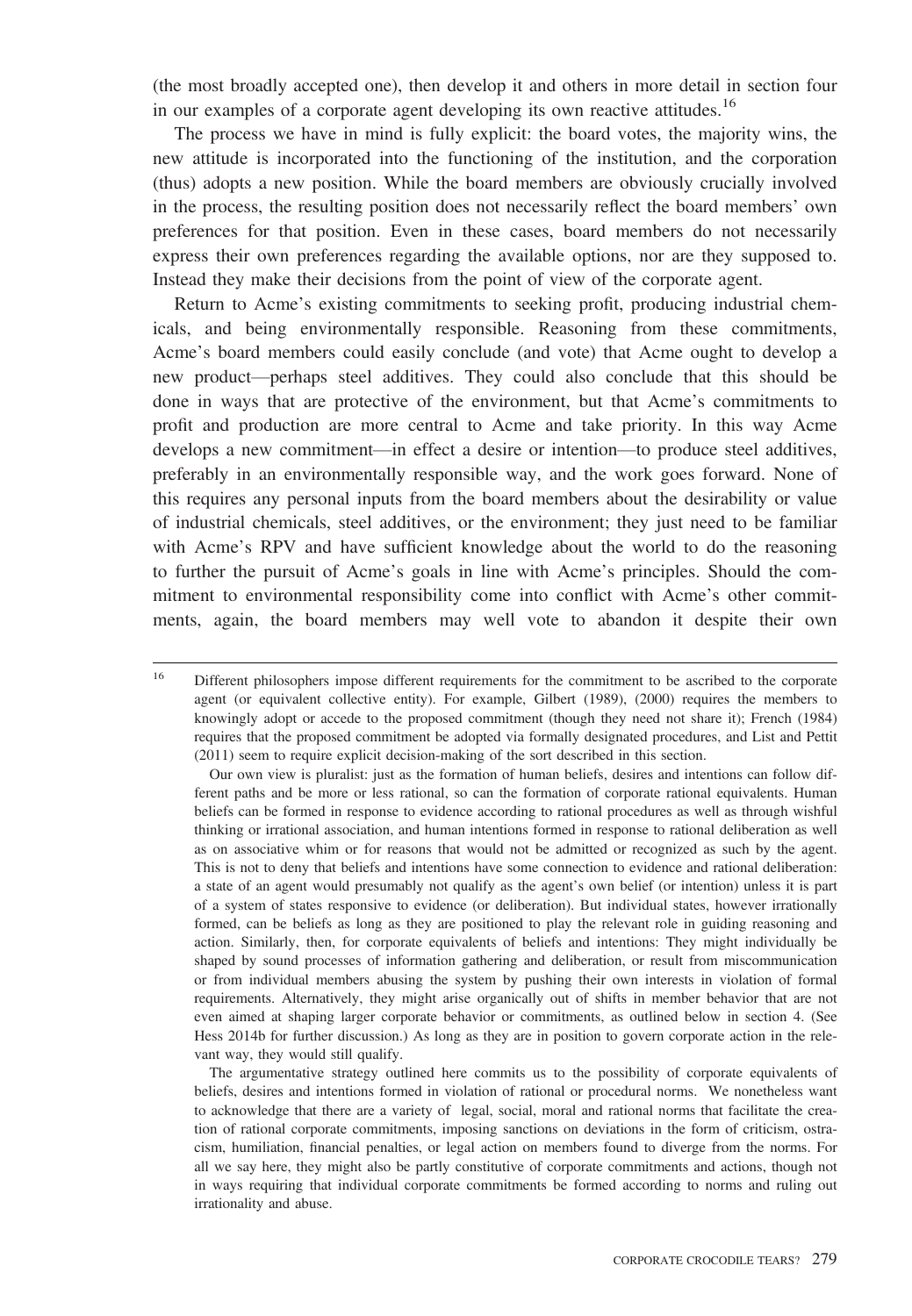personal commitments to environmental stewardship. This is one process by which Acme could abandon the belief that the environment is important without its members doing so. The members reason from Acme's commitments, not from their own, and Acme's actions thus express its own commitments rather than those of its members.<sup>17</sup>

In this manner the corporate entity can adopt a new commitment (to make steel additives) or abandon an old one (about the importance of the environment) in ways and for reasons that might have little to do with its members' beliefs and desires regarding those matters. This, then, is what we mean when we suggest that corporate agents can possess their own (rational equivalents of) beliefs and desires, distinct from the beliefs and desires of their members: they possess their own commitments about fact and value, which need have no direct connection to their members' commitments about those same facts and values. When member behavior is guided by these corporate commitments (in normal ways), the corporation acts.

Turning from rational to moral agency, it is clear how this story accommodates basic moral cognition and moral motivation. Just as Acme's RPV contains a commitment to be environmentally responsible, it might contain commitments to treat suppliers, customers, partners and employees with proper regard, or more generally to behave in a morally acceptable fashion. Acme will then rely on individual members, committees, or consultants to help determine whether its behaviors accord with these commitments, and act accordingly. In fairly straightforward ways, Acme is thus capable of reasonably sophisticated moral cognition and of action guided by such cognition. Depending on what a corporation's commitments are, its actions can thus express straightforward analogs to good or ill will.<sup>18</sup>

It is similarly clear how a corporate agent might act freely in ways required for it to be responsible, at least on typical compatibilist conditions. Its actions are responsive to a

So-called "discursive dilemmas" show that no straightforward aggregation of individual attitudes can guarantee a consistent set of collective attitudes (see e.g. Pettit and List 2011), and so show that a certain kind of reducibility of collective attitudes to individual attitudes is impossible. Our concern here, by contrast, is to highlight mechanisms by which corporate commitments often do come apart from, and are held in place independently of, individual beliefs and desires concerning the contents those same commitments.

<sup>&</sup>lt;sup>17</sup> Again, we are not denying that Acme's members act based on their own preferences: they presumably prefer working for Acme in accordance with Acme's commitments and goals over doing something else (being unemployed, say). But this does not entail that they prefer that Acme have the commitments it has or act in the way it does.

We might also add that even when board members personally prefer the proposal they vote for, the range of available proposals might not allow for expression of certain preferences. Proposals are often prepared by subordinates, and choices made during that process are invisible to higher-ranking members. Even a board of environmentally friendly members might thus come to vote for a proposal that is detrimental to the environment, unaware of the more environmentally friendly options that didn't make it through their subordinates. The "lower" processes that generate these proposals for board consideration will also be specific to—characteristic of—each individual corporate agent. Thus, given the same situation, different subordinate structures (cultural, procedural) will provide different sets of options to their respective boards. This kind of distributed decision-making is another process by which corporate agents come to adopt commitments that do not reflect member commitments.

<sup>&</sup>lt;sup>18</sup> Tollefsen (2008) worries that a corporation's tendencies to be moved by morally relevant considerations fall short of *caring* about them in ways required for fully fledged moral agency. We address this worry in the final section.

McKenna (2006) finds it highly doubtful that actual corporations are sensitive to a sufficient range of reasons to qualify as morally responsible agents. We think that this worry is at least strongly mitigated once it is recognized that a corporation can richly employ human cognition without losing its own cognitive autonomy.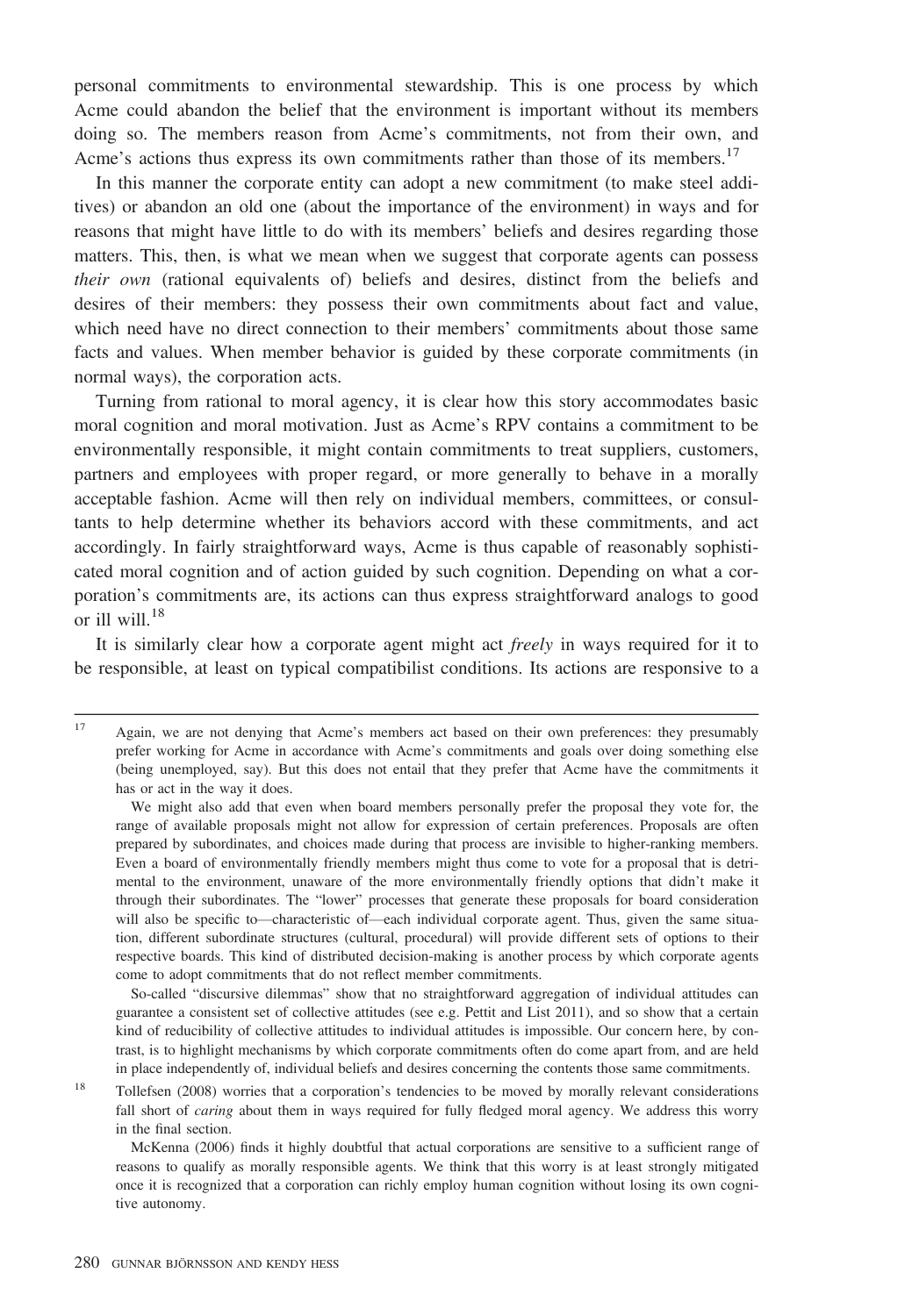variety of reasons, including morally relevant reasons, and issue in normal ways from its own well-integrated (rational equivalents of) beliefs, desires and intentions. These states, moreover, "have not been acquired by processes that totally bypass the subject's normal capacities of deliberative or reflective control."<sup>19</sup> Throughout, Acme has had information about its own commitments and, as we have explained, the capacity to decide to act on certain commitments and change others. Because of this, Acme is very much unlike the agent who is confused, compulsive, or directly and involuntarily controlled by outside forces.

One might worry, though, that Acme is nevertheless controlled by its members in ways that undermine its responsibility. After all, there is no question that Acme's members played a crucial role in the process by which Acme adopted its new desire and abandoned its old belief. Similarly, there is no question that the members themselves acted freely, choosing to conform their work behavior to the demands of Acme's commitments. But we have already denied that these facts entail that Acme's capacities of deliberative or reflective control are bypassed. It is true that Acme's commitments and actions supervene on and are influenced by, among other things, the actions of its members.<sup>20</sup> However, the same can be said of an ordinary human agent: her commitments and actions also supervene on and are influenced by, among other things, sub-personal internal events. This doesn't undermine her control or responsibility as long as the ways in which these events influence her commitments and actions are normally largely and reliably shaped by her commitments and rational processes. Just so, the fact that member actions influence Acme's commitments and actions does not undermine Acme's control or responsibility as long as the way in which they do so is largely and reliably shaped by Acme's own commitments.<sup>21</sup> If there is a valid remaining concern here about freedom and autonomy, it would be one that goes beyond typical compatibilist conditions on free will and moral responsibility, and might arise equally when we reflect on ways in which human deliberation and action is shaped by events on a sub-personal level. Since our question here is whether there is anything problematic with corporate responsibility in particular, we set this concern aside.

Before turning to the question of corporate reactive attitudes, we do want to address one final sort of natural worry about corporate agency. Even though corporate agents can display rational behavior driven by reliable underlying mechanisms (as described above), agency is often associated not only with rational behavior, but also with phenomenal experiences. But how could there be something "it is like" for a corporate agent to believe, desire or intend? How could there be a phenomenal point of view to accompany the rational point of view described above? $2^{22}$ 

<sup>&</sup>lt;sup>19</sup> See Haji (2006: 296). We note that Haji denies that corporate agents can meet this standard; see Hess (2014b) for a response to Haji's concerns.

<sup>&</sup>lt;sup>20</sup> For the purposes of this article we are not taking a position on the precise metaphysical relationship between member actions and corporate actions. Possibilities include supervenience, emergence, coincidence, and constitution.

<sup>&</sup>lt;sup>21</sup> Notice that talk about member actions being shaped by Acme's own commitments does not in any obvious way imply any problematic top-down causation. These commitments might be entirely constituted by dispositions of and relations between Acme's members, and the shaping of one member's behavior might simply be due to influences from other members in virtue of their relations and dispositions.

<sup>&</sup>lt;sup>22</sup> For discussion of the relationship between the phenomenal and rational points of view, and the sufficiency of a rational point of view as the "first person perspective" generally taken to be necessary for moral agency, see Rovane (1998: especially ch. 1); for concerns, see Baker (2000: especially ch. 3).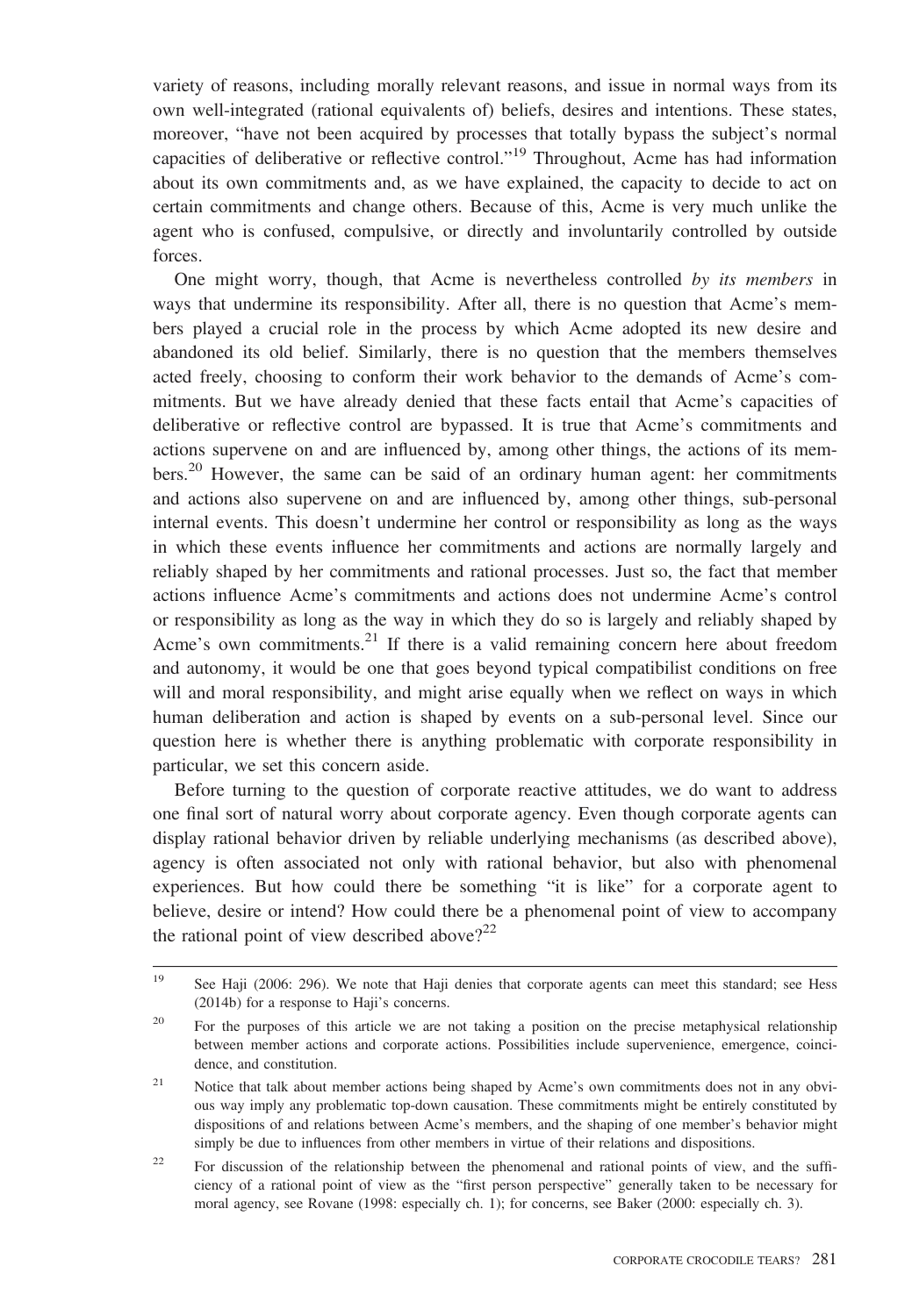In addressing this worry, two things should be held in mind. The first is that corporate agents might instantiate various functional properties often associated with phenomenal consciousness. For example, one of the primary roles that consciousness is supposed to play is to facilitate the integration and coordination of information from multiple sources, including the senses. To the extent that this is crucial for sophisticated agency—which it certainly seems to be—we would point out that corporate agents are capable of non-phenomenal analogs. For example, various sorts of information about both internal and external affairs might be broadcast widely, made jointly accessible to various systems governing the corporate agent's actions and priorities according to its prior commitments (cf. Baars' 1988). After all, such information is frequently distributed to and from the board and senior management, and any large organization maintains a relatively steady flow of information among its members about the organization and matters relevant to it.<sup>23</sup>

The second is that for our purposes, what matters is not whether corporate agents can have a phenomenal point of view, but whether they can have what it takes to be morally responsible.<sup>24</sup> Here, we can see how the sort of informational integration associated with consciousness might be necessary for the control and self-integration required for responsibility (cf. Levy 2013, 2014), but we fail to see why purely qualitative aspects of a phenomenal point of view would matter. If corporate agents can do all of the things we've suggested they can—a claim subject to empirical verification—then there is simply no necessary role left for the qualitative aspects to play. However meaningful or significant human agents find these experiences to be in their own practices, they are not necessary for moral agency. In what follows, then, we will assume that to the extent that a "phenomenal" point of view is required for responsibility, it is one that a corporate agent could in principle have. Our main concern is whether, if corporate agents have the agential capacities to act from their own commitments in the ways described here, they can also have the moral capacities associated with reactive attitudes.

#### 3. Reactive attitudes: the problem

We have seen why it might be plausible to attribute rational agency to corporations: corporations can be in states rationally equivalent to beliefs, desires and intentions in human agents. We have also seen why one might plausibly think that corporations are capable of basic moral cognition and motivation, including good or ill will, and satisfy uncontroversial conditions for free will: they can act on the basis of their own "motivational springs". The question now is whether we have similarly strong reasons to attribute capacities associated with reactive attitudes, to the extent that such capacities are required for moral responsibility.

In arguing that we have such reasons, our general strategy is to first characterize reactive attitudes in broadly functionalist terms, identifying both the sorts of cognitive

<sup>&</sup>lt;sup>23</sup> For a more detailed exploration of this kind of approach, distinguishing between phenomenal and nonphenomenal ("psychological") aspects of intentionality, see Chalmers (1996: especially ch. 1).

<sup>&</sup>lt;sup>24</sup> Correspondingly, our concern is not whether corporate agents can have "real" beliefs, desires, intentions or reactive attitudes, but whether they can have the aspects of those states that are necessary for fully fledged moral agency. Thus, although the approach shares some of the strengths (and weaknesses) of functionalism discussed at length in the theory of mind literature, there are some things that we can set to the side that functionalist accounts of various psychological states need to account for. Relations between such states and purely qualitative aspects of consciousness might be an example. See section 3.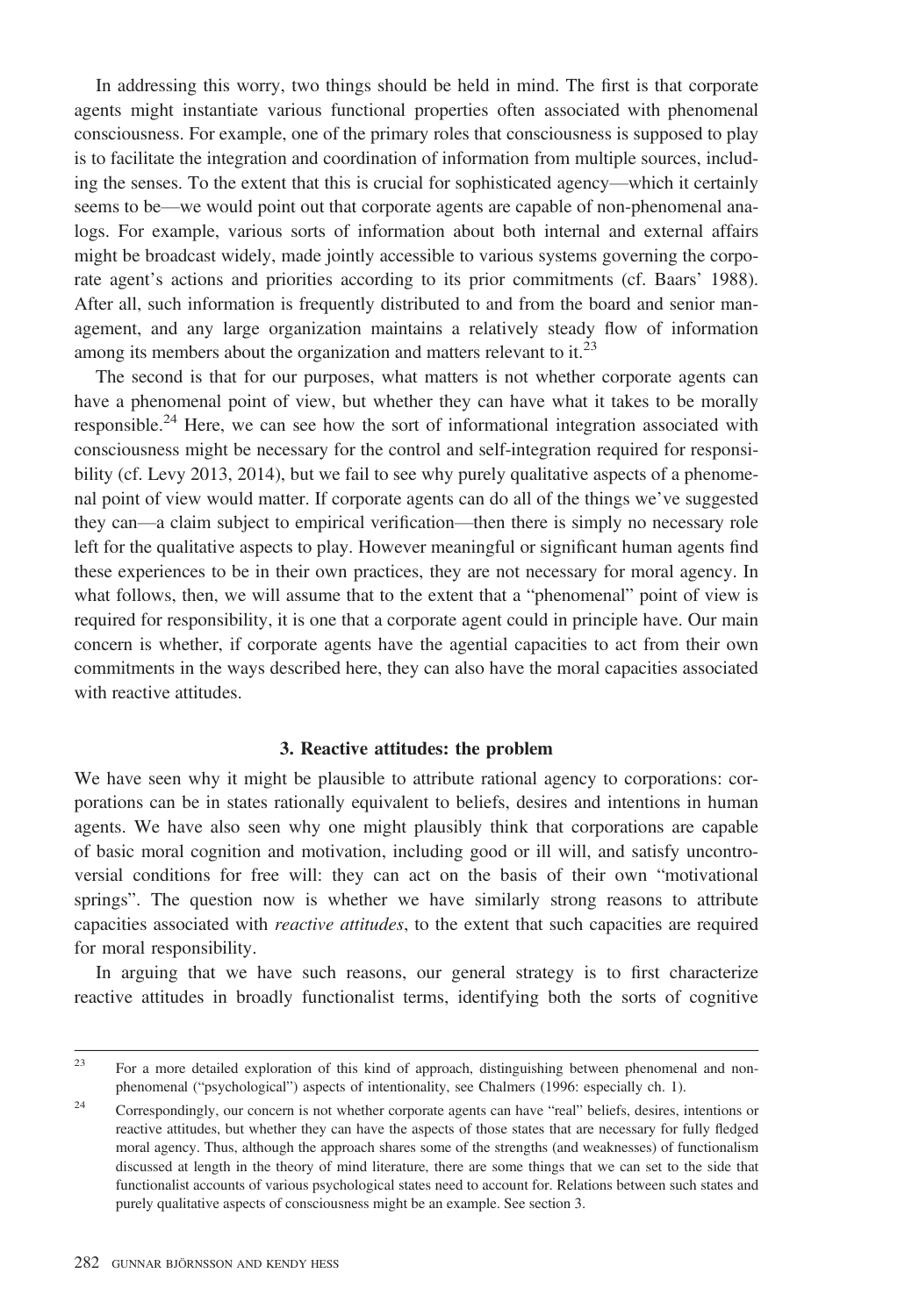processes and behaviors that they characteristically give rise to and the sorts of cognitive processes that characteristically give rise to them, and then to identify aspects of these that might plausibly be seen as necessary for moral responsibility. Given that these aspects can be understood in functionalist terms, and given that corporations can instantiate rational equivalents of beliefs, desires, and intentions, we will suggest that it is at least conceptually possible for corporations to instantiate states relevantly similar to guilt, resentment, and indignation—"moral equivalents" to these latter states.<sup>25</sup> To make this plausible is the task of the present section. But the mere conceptual possibility of corporate moral equivalents to reactive attitudes is not enough to make sense of or justify actual practices of holding corporations morally responsible and treating them as fully fledged moral agents. In the next section, we will thus argue that we can expect actual corporations to be capable of instantiating such states.

We want to be clear that our task here is not to characterize the nature of the relevant reactive attitudes. Spelling out how reactive attitudes (and states associated with such attitudes) might be necessary for fully fledged moral agency both goes beyond and falls short of that task. On the one hand, some necessary features of guilt and resentment might be irrelevant for moral agency; on the other, some capacities necessary for moral agency might merely be commonly associated with these attitudes, rather than part of their essence. So, for example, it does not matter whether Antonio Damasio (1994: ch. 7) is correct in distinguishing emotions such as anger and fear, understood as certain bodily and cognitive reactions, from feelings of these emotions, understood as experiences of such reactions, or whether the emotions should be identified with those very experiences or not.<sup>26</sup> Similarly, it does not matter whether we get the connections between emotions like guilt, shame, fear, sorrow, anger and indignation just right (is guilt an internalized adaption to anger, or a development of sorrow, or both?). What matters for our purposes is whether there are capacities, dispositions or behaviors that are (a) closely associated with reactive attitudes, (b) possibly necessary for fully fledged moral agency, and (c) unavailable to corporations.<sup>27</sup>

For this purpose, we begin with a list of features that seem closely associated with indignation and guilt, respectively:

Indignation:

1. Belief that some agent is responsible and to blame for some bad action, omission or outcome because it is the upshot of the agent's ill will or lack of proper regard

<sup>&</sup>lt;sup>25</sup> As with "rational equivalents", we introduce the expression "moral equivalents" to talk about states necessary for fully fledged moral agency while leaving open the possibility that "full blown" guilt or indignation may have components that go beyond those aspects.

<sup>&</sup>lt;sup>26</sup> Both views can be seen as developments of William James' (1884) influential suggestion that emotions are experiences of bodily states. For but a few examples of recent accounts developing James' ideas in different directions, see Brogaard (2012); Tye (2008); and Prinz (2004). Part of what drives Damasio's distinction is that the bodily and cognitive reactions associated with emotions can impact our actions before we are capable of detecting them, or before we become aware of them.

<sup>&</sup>lt;sup>27</sup> Our strategy here is thus importantly different from one of the strategies considered by Tollefsen (2008: 11), namely to defend a cognitive theory of reactive attitudes or "affectivity". For the way we develop our account, for example, it does not matter whether purely qualitative aspects are essential parts of reactive attitudes as long as these qualitative parts are irrelevant for moral agency and responsibility. It similarly differs from Bryce Huebner's (2011) attempt to argue that some collectives actually instantiate emotion (in particular fear).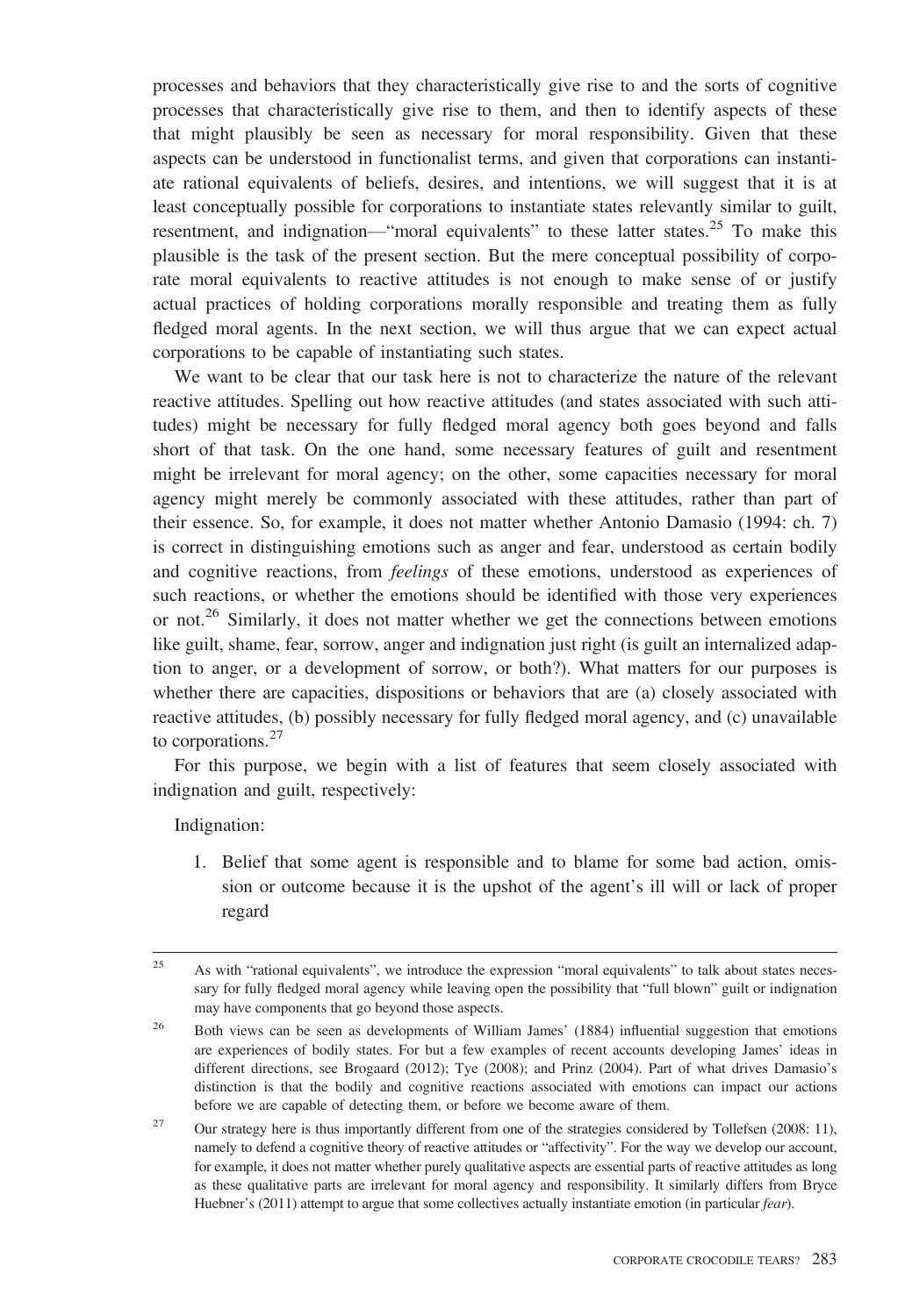- 2. Attention directed at the (believed) responsibility and blameworthiness of the agent in question for the action, omission or outcome in question
- 3. Anger directed at the agent based on that responsibility, involving cognitive and physiological preparedness for aggressive action (e.g. awareness of possibilities of aggressive action, a certain insensitivity to danger)
- 4. Disposition to blame and hold the agent responsible based on that responsibility, i.e.:
	- a. to express the anger, to openly distance oneself from the agent, or to punish, i.e. to treat the agent in (what would otherwise be seen as) disrespectful ways while being open about why,
	- b. a disposition which tends to be mitigated when the agent expresses guilt and willingness to change, and escalated in the absence of such willingness
- 5. Anger and disposition to hold responsible that are
	- a. felt to be appropriate and justified by the agent's responsibility, and are
	- b. at least partly direct and nonstrategic, i.e. not primarily triggered by the instrumental belief that being aggressive would have a certain effect, but by the sense that the agent is responsible for the action, omission, or outcome in question. $28$

Guilt:

- 1. Belief that one is responsible and to blame for some bad action, omission or outcome because it is the upshot of ill will or lack of proper regard
- 2. Attention directed at one's (believed) responsibility and blameworthiness for that action, omission or outcome
- 3. Sadness and regret directed at the object of responsibility, perhaps mixed with anger directed at oneself based on that responsibility, involving tendencies to focus on the bad and one's responsibility for it, and preparedness for submissive behavior
- 4. Disposition to blame oneself and hold oneself responsible, i.e.
	- a. to express anger, sadness, and regret,

<sup>28</sup> For the non-strategic element, see e.g. Strawson's (1982) dismissal of the "optimists", and Darwall (2006: 67–68): "The feeling of indignation invariably includes a sense of authoritative demand that may be absent from the feeling that something would be desirable or fitting. Consider what beliefs moderate or undermine indignation. If we come to believe that someone does not deserve blame, say, because he could not possibly have known the true character of what he was doing or because he was under extreme duress, then this will reduce or even defeat our indignation toward him. But if we learn that attempting to hold him accountable would be undesirable, say, because it will provoke him further, this will hardly undermine indignation."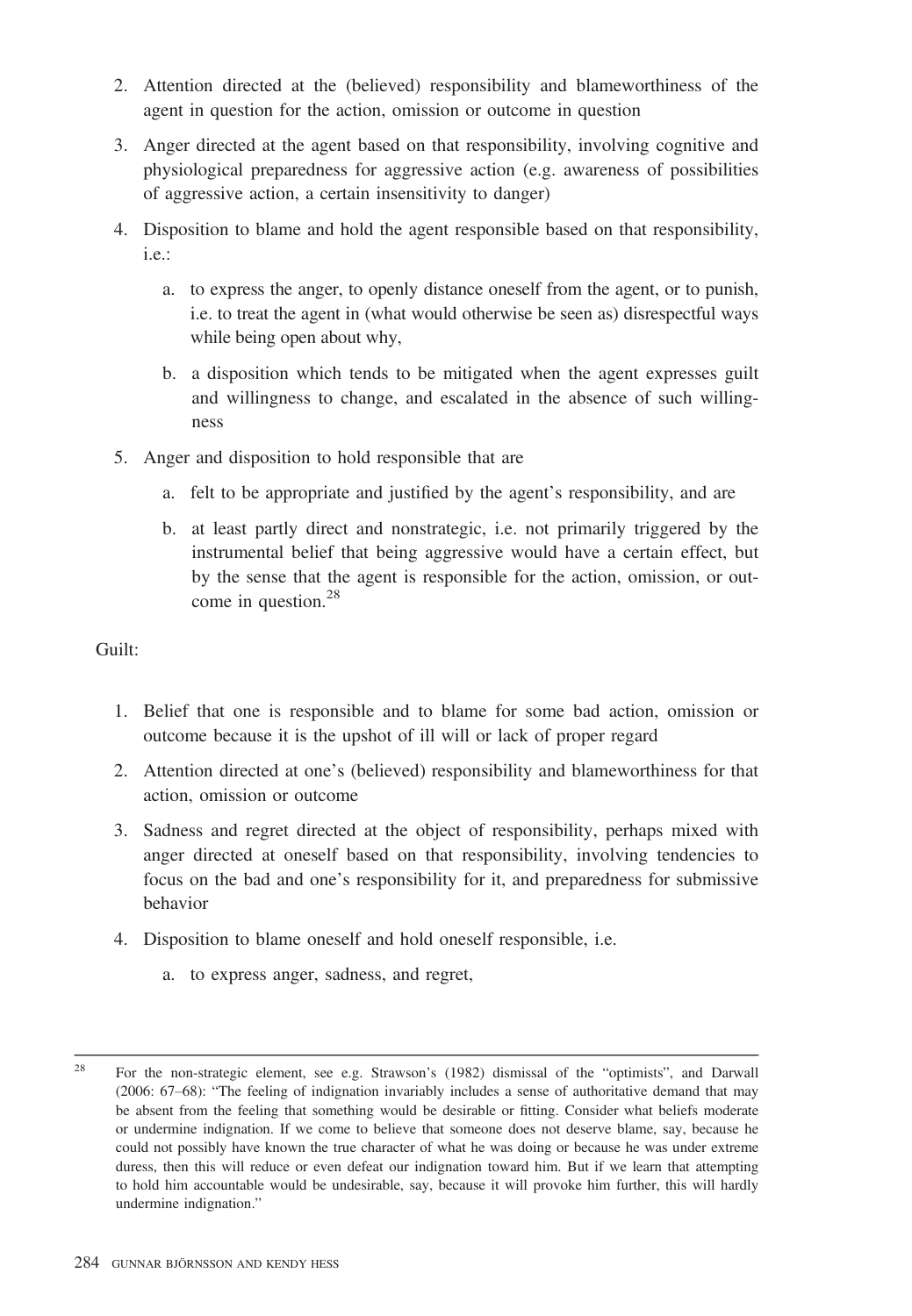- b. to accept being treated in (what would otherwise be seen as) disrespectful ways based on responsibility for the action, omission, or outcome in question, and
- c. to take on costs of compensating victims, or to undertake forms of penance
- 5. Disposition to change one's ways so as to respect the values or norms that one is to blame for ignoring, and a disposition to express this willingness
- 6. Anger, sadness, regret, and dispositions to blame and hold responsible that are
	- a. felt to be appropriate given one's responsibility, and
	- b. at least partly direct and nonstrategic.

Features could perhaps be added to each list, and features on the list refined and related to one another in further detail. However, as explained above, our goal here has not been to provide necessary or sufficient conditions for indignation or guilt, but to identify features related to them that can plausibly be seen as necessary for fully fledged moral agency. What matters for our argument is not whether corporate agents are strictly speaking capable of these emotions, but whether they are capable of moral equivalents of these emotions.

As these lists stand, we think that they capture central elements of the roles guilt and indignation play in directing practices of holding others and oneself responsible and responding to violations of moral norms. Moreover, they bring out features of guilt and indignation that have played a particularly important role in recent discussions, from Strawson and onwards. First, expressions of indignation are naturally understood as responses to ill will or lack of proper regard on part of its target. Second, they are naturally understood as *demands* that the agent respect certain values. Indignation is not only triggered by ill will, but disposes one to various forms of aggressive action (angry rebukes, distancing, non-cooperation, and in extreme cases violence) to the extent that the target has not changed its attitude towards the relevant values or displayed proper regard. Third, guilt and its expressions seem to be exactly what is demanded of the target in expressions of indignation. It non-strategically disposes the guilty party to change its quality of will and take on the costs of its lack of proper regard. This makes direct sense of the requirement that targets of indignation and corresponding practices of holding responsible be capable of guilt: only when the target undergoes guilt can the demands of indignation be met in normal ways.<sup>29</sup>

The question now is whether the capacity to be in states having these features might be both necessary for fully fledged moral agency and beyond the reach of corporations. Here it is clear that corporations will be capable of many of the items listed, assuming (as we do in this article) that they are capable of free action on the basis of their own

<sup>&</sup>lt;sup>29</sup> The striking fit between guilt and indignation suggests that they are mutually adapted to coordinate expectations around moral norms, with rough analogs among various other social species. This suggestion has been popular among metaethicists in the non-cognitivist tradition: see e.g. Gibbard (1990: ch. 7); Blackburn (1998: 14–21); Björnsson and McPherson (2014). To say that guilt and indignation are mutually adapted is not to say that they are innate: the adaptation can well be learned and cultural. For discussion, see e.g. Prinz (2004: chs. 4–6).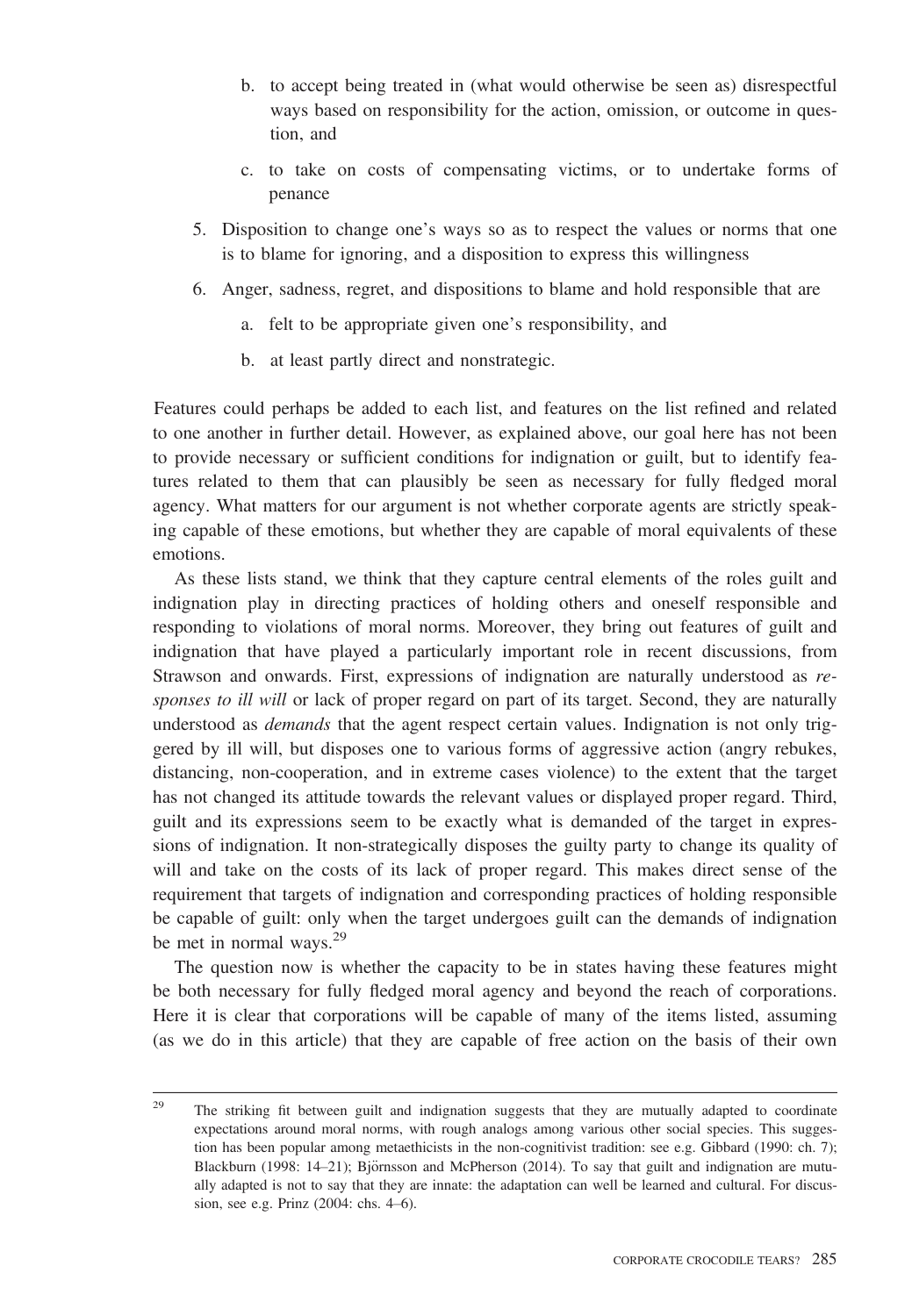(rational equivalents of) beliefs, desires, and intentions in the manner outlined above. Surely, if corporations can act freely, they can compensate victims, take steps to avoid future transgressions, produce conventional expressions of regret, and undertake various forms of penitentiary sacrifice. But there are two interrelated roles of moral emotions that might be necessary preconditions for fully fledged moral agency, which go beyond merely displaying certain behaviors based on beliefs, desires and intentions. Moral emotions may be necessary sources of suitable moral *motivation*, and perform crucial *epis*temic roles in moral thinking. Both roles are stressed by Paul Russell in his development of a broadly Strawsonian account of responsibility (2004: 300):

Whereas the normal agent who is capable of moral sense will experience and understand reactive sentiments in a way that provides salience and significance to moral considerations, and also provides an internal and independent source of motivation (i.e., as distinct from "external" sanctions) for complying with these demands and expectations, the agent who lacks this general capacity will not be able to employ these resources to govern and guide her conduct. ... By way of analogy, I have suggested, agents who are incapacitated in this way are like individuals who lack any capacity to feel fear in face of danger or harm.

Consider first the role of reactive sentiments in moral motivation. What Russell suggests is that they uniquely provide a characteristic kind of direct motivation and self-control, distinct from merely instrumental or strategic motivation to avoid sanctions and improve one's standing in the public eye. An agent capable of guilt can accept the justification of indignation towards her not only theoretically, but also emotionally and motivationally. An agent without this capacity can perhaps grasp, theoretically, that she is responsible for something bad, but her insight will not have practical implications for her in the way it would for normal fully fledged moral agents (Russell 2004: 298). (Analogously, a moral judge incapable of indignation will arguably lack a practical understanding of moral demands.) One worry, then, is that unlike normal human agents, corporations are incapable of the non-instrumental and nonstrategic motivation and selfcontrol characteristically provided by guilt. Corporations, one might think, will never be directly motivated by their own transgressions, only by worries about external sanctions. Suppose that such a calculating agent might behave, on occasion, as one in whom the emotional reaction of guilt plays the normal role, by expressing regret, doing penance, compensating the victim and taking steps to avoid repeating the moral transgression. Even so, this agent seems to lack an important part of the moral capacity of ordinary human agents. Perhaps it can have some degree of moral responsibility and be the suitable object of certain kinds of moral address, but in being incapable of being directly motivated by recognition of its transgressions it seems, at least at a first glance, to fall short of fully fledged moral agency.<sup>30</sup>

<sup>&</sup>lt;sup>30</sup> Wringe (2012: 441–442) considers the corresponding worry that a collective acting in ways characteristic of remorse would be insincere, but suggests that we should understand insincerity in terms of a mismatch between what the collective says and what it does. This leaves the problem that the collective might be acting for the wrong reasons, but Wringe downplays this worry, suggesting that a corporation's reasons for acting are best determined based on its actions (cf. French 2008). Part of our task here is to take this worry more seriously, outlining ways in which corporations might have the relevant sort of direct motivation.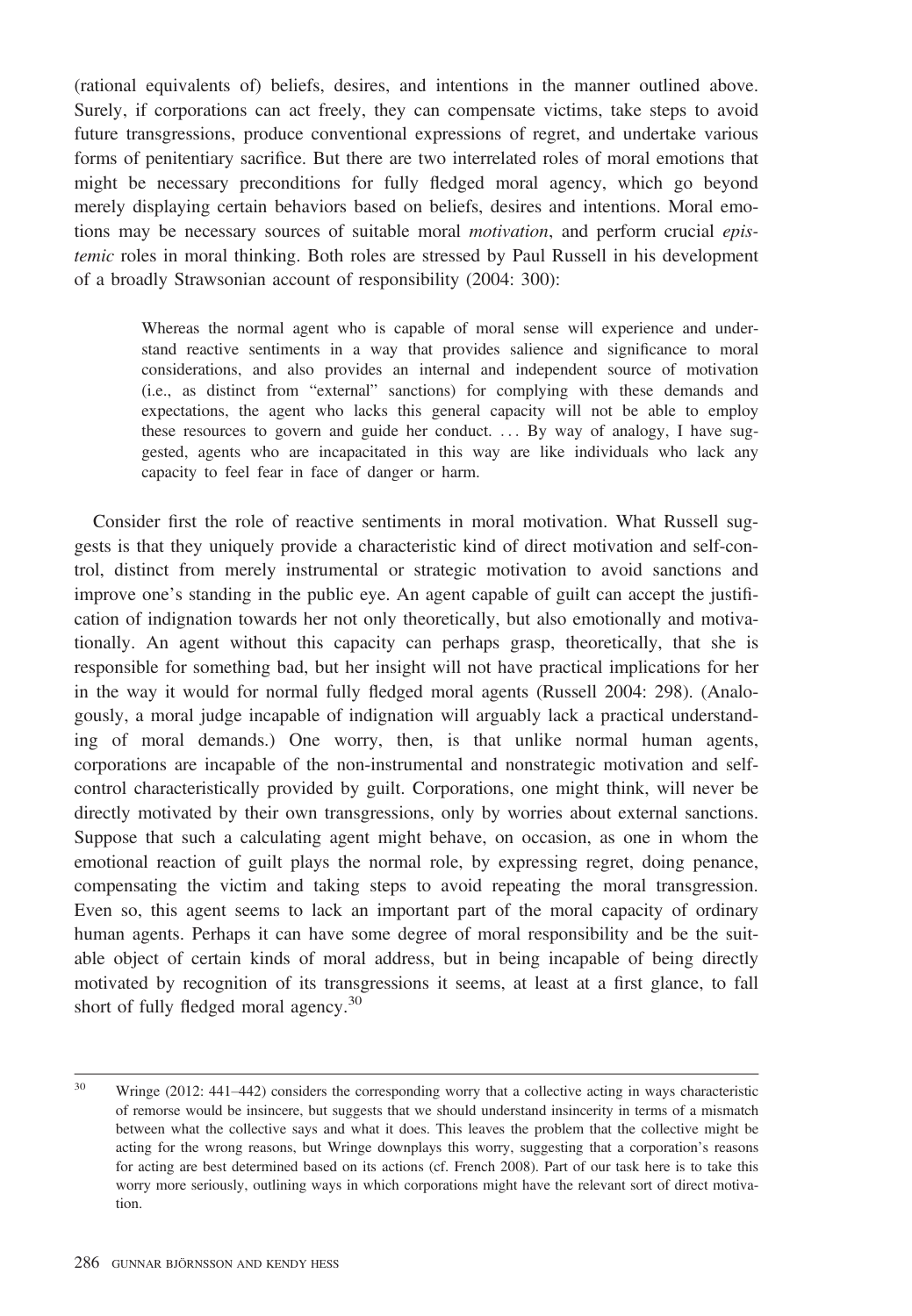Consider next the related epistemic worry. Many philosophers have given moral emotions a crucial role in helping us focus on morally significant features of a situation, or in weighing the interests of those involved. In paradigmatic cases, judgments of moral wrongness and accompanying guilt and indignation are triggered by direct emotional and motivational reactions to identifying or empathizing with those affected or with other moral judges.<sup>31</sup> Moreover, as Russell says, moral sentiments characteristically seem to provide "salience and significance to moral considerations", keeping our practical reasoning focused on those considerations when other matters compete for attention. The natural worry here is that corporations will lack anything sufficiently resembling these epistemic capacities, relevantly informing and structuring their (equivalents of) moral thinking.<sup>32</sup>

One might question whether guilt and indignation actually involve or make possible the motivational or epistemic capacities outlined here, but as we have stressed, this is not what matters: what matters is whether the capacities are necessary for fully fledged moral agency and whether corporations can have them. One might also debate the extent to which forms of moral agency are possible without such capacities. Nonetheless, the suggestions that these capacities are required for central forms of moral address have a strong initial plausibility, meriting a serious discussion of whether they might be found in actual corporate agents. This is the topic of the following section. First, however, we should briefly address one possible lingering worry. The worry is simply that attitudes like guilt and indignation are tied to a certain phenomenology and that corporate agents cannot be subjects of such a phenomenology.<sup>33</sup>

We have already addressed a similar objection to the attribution of corporate beliefs, desires, intentions, and free action in the absence of a phenomenology, in the previous section. But the objection might seem stronger in the case of guilt and indignation, for three reasons. First, guilt and indignation are often understood as feelings and are perhaps more plausibly seen as essentially tied to a certain phenomenology than are beliefs, desires, intentions, and free action. Second, it might seem that crucial epistemic and motivational work is done exactly by the phenomenology of guilt and indignation: it is the feeling of guilt or indignation that crowds out strategic considerations and

If judgments of moral wrongness (and corresponding judgments of permissibility) were intrinsically or necessarily tied to the activation of capacities associated with reactive attitudes, corporations without such capacities would be incapable of important kinds of moral judgments. This connection might be weaker then necessity (Björnsson and McPherson 2014), but, for the reasons given, one need not be an internalist about the connection between moral judgments and emotions to think that fully fledged moral agency requires emotionally infused moral judgments

<sup>33</sup> For an articulation of this worry, see Haney (2004). With significant cross-cultural variation, common sense displays some willingness to attribute not only intentional but also phenomenal states to corporations (Huebner, Bruno and Sarkissian 2010), but such attributions might normally be covert attributions of these states to certain people working for the corporation (Phelan et al. 2013).

<sup>&</sup>lt;sup>31</sup> For but three recent proponents, see Greenspan (1995); Haji (2010); and Kauppinen (2010). Various sentimentalist accounts of moral judgment, from those of David Hume and Adam Smith and onwards, have stressed the central role of moral emotions in the formation of moral judgments. For a recent proposal that emotions generally have as their function to focus attention so as to aid increased evaluative understanding, see Brady (2013).

<sup>&</sup>lt;sup>32</sup> For discussion of the role of emotions in directing moral perception and motivation, see Russell (2004) and Haji (2010), who both argue that psychopaths without the proper emotional reactions will lack the emotional capacities needed to develop and direct moral cognition. One might have corresponding worries about corporate agents (cf. McKenna 2006): as Bakan (2004) argues at length, many existing corporations arguably match the profile for a psychopath.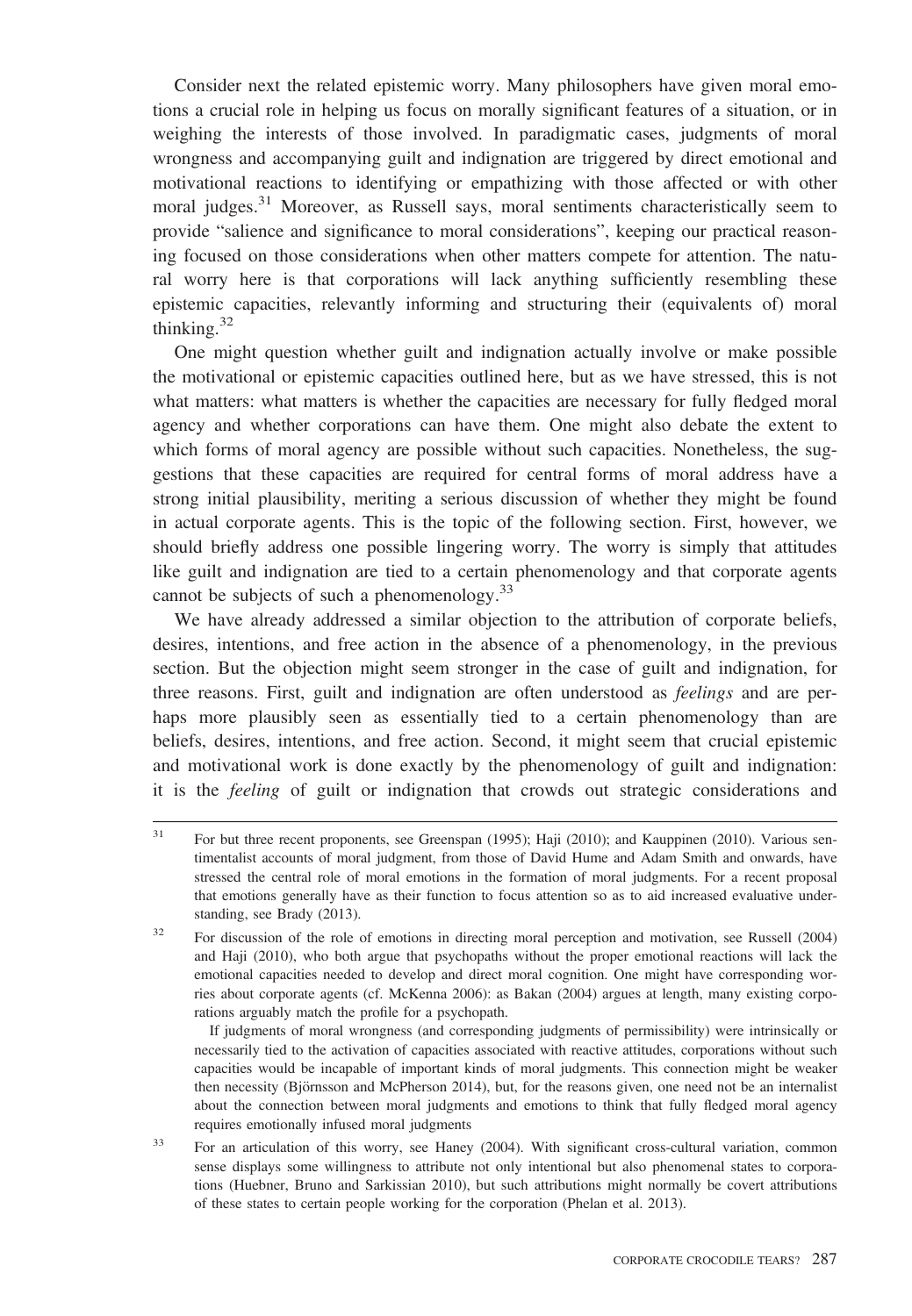keeps the agent focused on the relevant moral considerations. Third, the unpleasant nature of guilt might seem essential to its role in practices of holding responsible. Because of the partly retributive nature of indignation, expressions of indignation seem not to have been properly received unless the guilty party is *pained* by the recognition of responsibility: recognition of fault and willingness to change and to compensate victims are not enough.<sup>34</sup>

Still, we think that the same response is appropriate here. What matters, fundamentally, is not whether corporate agents can be exactly like human agents, but whether they can have the properties required for fully fledged moral agency. In the previous section, we said that while responsible agency might require that information about the agent and its surroundings be made widely available to systems governing the agent's actions and priorities, purely qualitative aspects of an agent's conscious experience are irrelevant. We also suggested that corporate agents are capable of the relevant sort of information broadcasting. The same sort of argument applies here. Though fully fledged moral agency might well require epistemic and motivational capacities and dispositions associated with reactive attitudes and their phenomenal aspects, we see no reason to think that the purely qualitative aspects of the phenomenology of reactive attitudes matter, or that other things than feelings of guilt and indignation might not serve the requisite epistemic or motivational functions in corporate agents.

When it comes to the suggestion that guilt must be painful to match the retributive aspect of indignation, finally, we want to deny that it is absolutely necessary for fully fledged moral agency. An agent who has the relevant motivational and epistemic capacities is already an adequate object of indignation. But more can be said once we recognize that pain seems particularly relevant as a goal for retributive indignation because it is both disruptive and something that the agent has a *pro tanto* desire to avoid. Interestingly, an organization instantiating the moral equivalent of guilt as outlined above will be thrown into disruptive internal conflict, conflict of a sort that it is motivated to avoid. The reason is simply that the change in values that such an organization is motivated to achieve will come into conflict with commitments and habits previously adopted based in part on those values, a conflict that the organization is necessarily motivated to avoid to the extent that it is committed to changing the values. As far as we can see, this disruptive and unwanted state of an organization can satisfy the retributive elements of indignation as well as pain can. $35$ 

In the following section we will describe some of the processes by which corporate agents can develop and exercise their capacities for moral equivalents to guilt and indignation, all in the absence of a phenomenal point of view. With that, the burden shifts to

<sup>&</sup>lt;sup>34</sup> We thank two anonymous referees for sharpening these objections.

<sup>&</sup>lt;sup>35</sup> Addressing the related worry that emotions presuppose subjects of experience, Bill Wringe (2012: 441) points out that groups of people can be jointly committed to behave in ways characteristic of attitudes such as remorse or regret: collectives can "find ways of proceeding that prevent similar wrongs from happening in the future, and they can act in ways that compensate those who have been harmed", and "express regret for wrongdoing on behalf of the collective" (cf. Tollefsen 2003). While we think that this points in the right direction, it is inadequate for our purposes. First, as we explained in the previous section, the individuals working for the corporate agent need not be jointly committed to the beliefs, desires, or intentions of that agent. For this reason, corporations are not collectives of the sort primarily discussed by e.g. Gilbert (1989) and Miller (2001). Second, as we have said in this section, there is more to the moral emotions than a characteristic behavioral output. The structures driving the behavior, and the contributions to epistemic capacities also matter.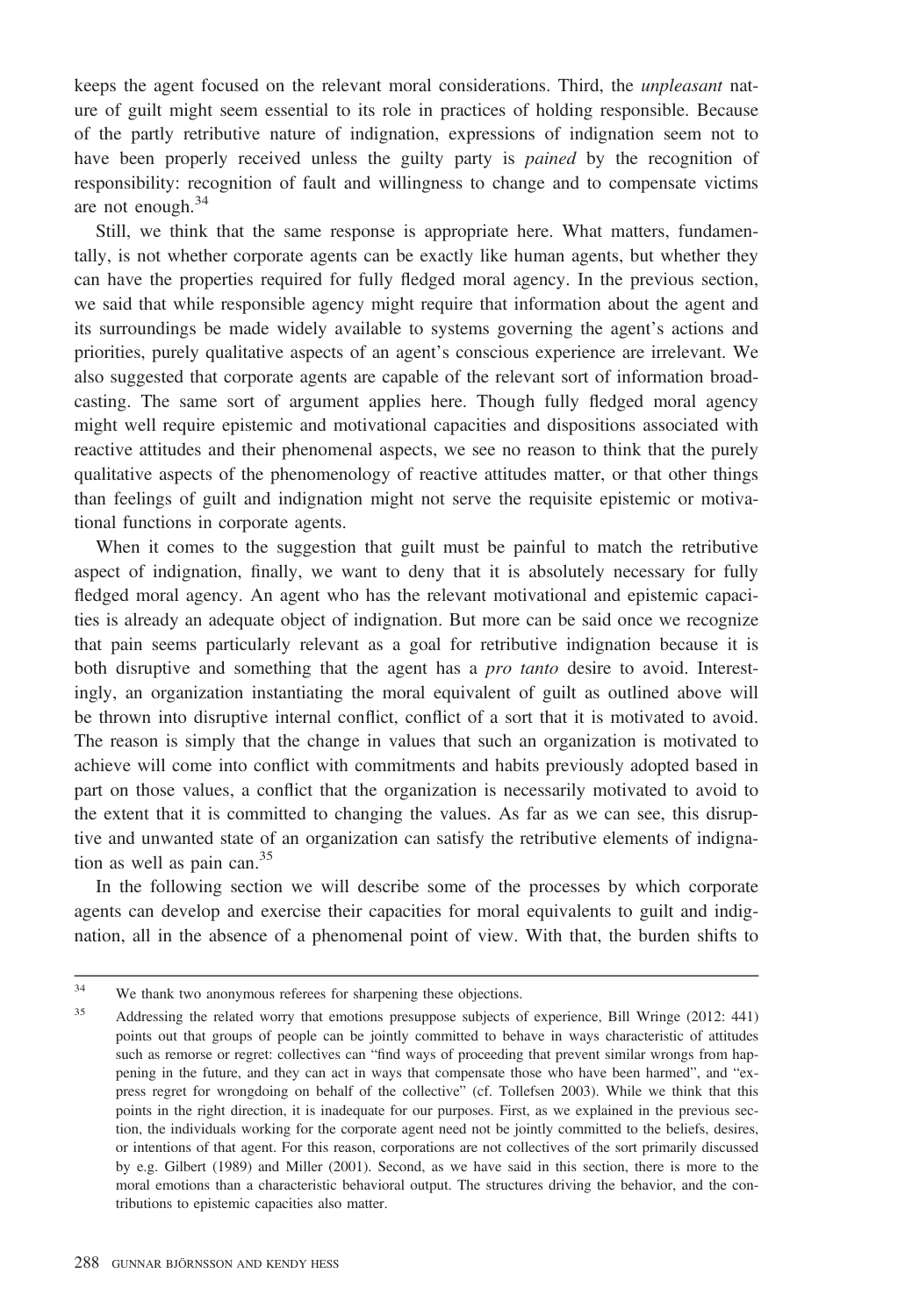the skeptic to explain what necessary role remains for any purely qualitative aspects to play.

# 4. Corporate guilt, corporate indignation

Having identified roles that guilt and indignation might plausibly play in enabling fully fledged moral agency, what remains is to demonstrate that corporate agents are capable of reactions playing these roles, i.e. capable of what, for our purposes, are reactions of guilt and indignation. As we have stressed, it is not sufficient to demonstrate that the members of corporate agents can be guilty or indignant; to make good on our claim that the corporate agent is a moral agent, such capacities must be attributable to the corporate agent itself. Building on the earlier scenarios, however, we can easily see how this might be the case.

Imagine that Acme has fully implemented the new process and is producing steel additives to great profit. Then one day Acme's competitor, B-Corp, publishes a scathing denunciation of Acme, claiming that its new production line has caused significant pollution in the river adjacent to Acme's plant. B-Corp's claims are detailed and plausible and there is a great public outcry. Acme launches an immediate (if cursory) investigation of its own activities, and this preliminary investigation suggests that the accusation may have merit. The new line *does* use the polluting chemicals, the design for the line does not incorporate certain safety measures that would have prevented contamination of the river, and chemical use records suggest that the line has been consuming more solvents than it should. Acme's board meets to review the official findings and votes unanimously to adopt the position that Acme is responsible for the pollution. Thus Acme has, based on the evidence it gathered, taken the position that it is responsible for something bad. It thus has (the rational equivalent of) the belief that it is responsible—the first requirement for guilt. The board members' individual reasons and justifications for their votes—whatever they are—are irrelevant to the question of Acme's position, and it is Acme's position that will drive Acme's action (i.e. the behavior of its members in their roles as members).<sup>36</sup>

Based on the position that it is responsible for the harm, Acme springs into action. Using existing resources and capacities and relying on information provided by its members, including information about what sorts of reactions are appropriate when one is responsible for harm, Acme reprimands the managers responsible for designing and implementing the new line, and hires a consultant to identify and address the factors that contributed to the pollution. Acme becomes excessively cooperative—even obsequious in connection with other environmental issues, and makes several highly publicized donations to environmental causes associated with the river. Finally, Acme begins the long, expensive process of evaluating the pollution, preparatory to remediating it. Thus, we see an internal focus on failures and internally directed anger (an official reprimand, not a personal attack), a disposition toward submissive behavior, a move toward compensatory action and penance, and a disposition to change the offending behavior and underlying

<sup>&</sup>lt;sup>36</sup> As noted above (n. 21), to say that Acme's position drives the behavior of its members is not to say that Acme's position is constituted by anything over and above the dispositions and relations of its members, or that the influence goes beyond the influence of members on members due to these disposition and relations.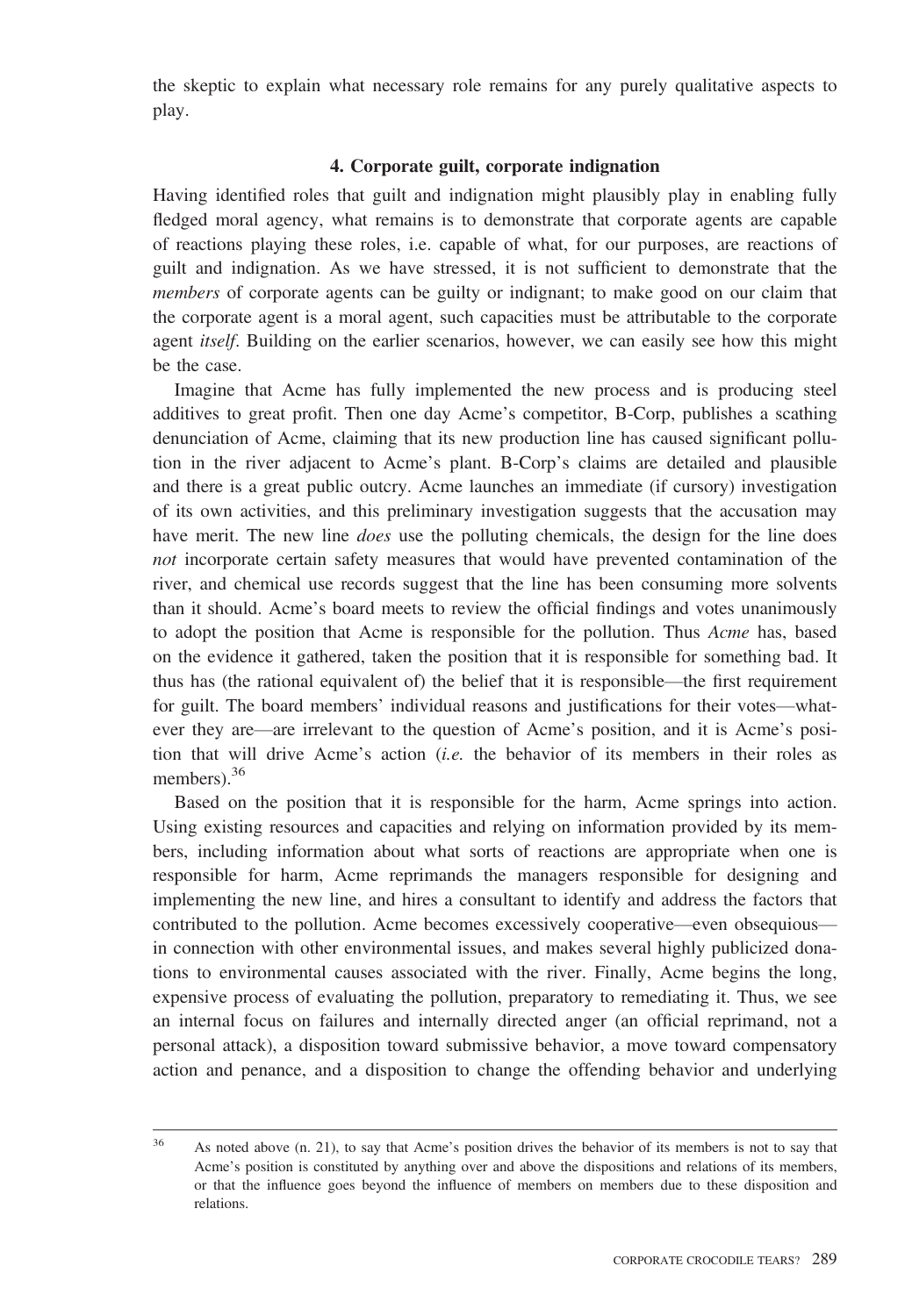lack of concern for accidental environmental impacts. In short, at the corporate level, Acme reacts with guilt.

Four things about this flurry of activity: First, all of this can happen without any individual member of Acme believing that she personally did anything wrong, or that Acme itself did anything wrong. Among other possible scenarios, individual members—many of them—may simply think that this is all an error: that Acme did not do what it is has been accused of, or that the actions did not cause the alleged harm, or that the harm does not rise to the level of wrong-doing, or that they themselves (individually) did not contribute to it. Lacking that initial belief in Acme's and their own wrong-doing, members will feel neither personal guilt nor guilt on Acme's behalf, but of course remain fully capable of implementing practices and policies consistent with Acme's belief in its own guilt. There is no principled difference between acting on this commitment and acting on Acme's earlier belief that the new product line would be profitable.

Second, however, it is equally possible that many employees will nonetheless unthinkingly alter their work behaviors to be more environmentally responsible. Without necessarily *intending* to alter Acme's behavior (or their own), various members (sensitized by the outcry) simply become more careful. This need not be goal-oriented behavior, or even a conscious choice on anyone's part; they are simply more aware of potential impacts, more patient with eco-alternatives, more reactive to environmental risks. Importantly, other members tolerate or even encourage these tiny shifts as they occur. In this scenario, Acme's newly cooperative attitude regarding environmental issues arises naturally, even organically, out of the inner workings of Acme's existing processes and procedures in reaction to events in the world, without any intentions to make Acme more environmentally responsible. The longer these behaviors are tolerated or rewarded the more deeply entrenched they will become, until environmentally responsible behavior becomes something of a norm at Acme—a lasting behavioral change resulting from Acme's guilt over the destruction of the river.<sup>37</sup> Acme has learned its lesson.

Third, and independently of the second point, Acme's reactions might be as direct and non-strategic as ordinary human reactions to guilt. For instance Acme might issue apologies and compensate victims because Acme's position is that this is what one does when one is responsible for harm, even when it incurs some costs. Even if Acme's general commitment to take responsibility for its actions was once implemented partly with an eye to the preservation of Acme's image, and even if concerns of image and profit still play a role in shaping the way apologies are communicated and victims compensated, its present commitment and basic impetus for taking responsibility will thus be independent of strategic concerns. Something analogous is true about human beings: even if strategic reasons are part of the fundamental evolutionary or developmental explanation for our commitments to taking responsibility, and even if concerns with image and the like play some role in shaping how we act on such commitments, what is primarily driving an

<sup>&</sup>lt;sup>37</sup> We cannot here detail the mechanisms by which social conventions and norms emerge and are preserved. For an influential attempt at a general theoretic account, see Bicchieri (2006).

Reactions of (moral equivalents to) guilt in a corporate agent might be more or less deeply integrated into the workings of the corporation and thus more or less robust. As Russell (pc) has pointed out to us, under normal circumstances it is also natural to expect the guilt or indignation of a corporate agent whose reactions are underpinned by corresponding dispositions among its members to be in this sense deeper. Though we agree with this, we think that the reactions and capacities of a corporate agent can be sufficiently robust for fully fledged moral agency in the absence of such correspondence.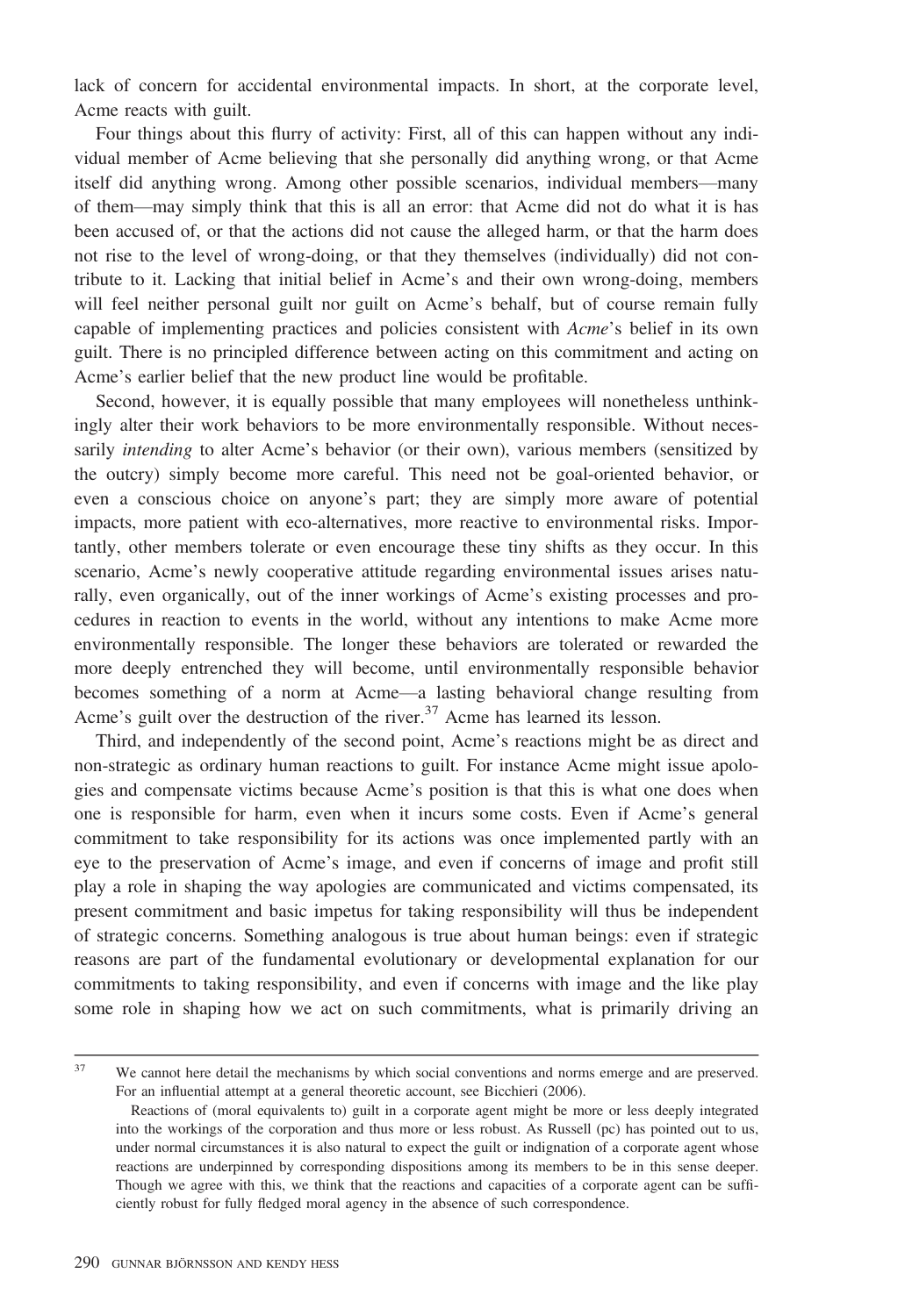apology or an effort to compensate a victim can still be the mere recognition that we are responsible for the harm. In both cases, it is the recognition of responsibility that directly triggers action on commitments to compensate victims, to adjust behavior and values to prevent repeated wrongdoing, and to issue apologies, not the antecedent recognition that it would be strategically wise. If these actions are governed by feelings of guilt in the human case, they might be governed by any of the mechanisms ensuring that Acme's other commitments are enacted: explicit policies, assigned tasks, training, and corporate culture.

Finally, throughout these activities, Acme can keep its members focused on morally relevant factors, appropriate action, and inner reform by relying on the same mechanisms that it typically uses to keep its members focused on profit and production: through promotions, penalties, and policies. Acme can hire (or give more authority to) people with an especially good practical understanding of responsibility and guilt, people who are skilled at identifying situations likely to violate the moral standards Acme has adopted. These members could identify the potential for violations in the same way that other experts can identify the potential for profit or expansion, contributing that information for inclusion in Acme's general decision-making processes, and thus ensuring that Acme's actions are guided by Acme's moral beliefs. Alternatively, Acme can simply codify its commitments in policies, or rely on its culture to shape its actions in the desired manner. By implementing such policies, procedures, and practices, Acme affirms and fortifies its guilt-related capacities.<sup>38</sup>

In these ways, then, we think that a corporate agent like Acme has core moral capacities of the sort associated with guilt. Analogous things can be said about indignation. Assume that Acme's consultants complete their very thorough investigation and determine that Acme is not, after all, responsible for the pollution. According to this investigation, B-Corp's nearby facility is the source, and evidence suggests that B-Corp accused Acme in an effort to avoid responsibility. In response to this, Acme might now take the position that it is innocent and that B-Corp has intentionally tried to pin the blame on Acme, and act in ways it deems appropriate in light of this. Through its various departments Acme recants its prior apologies and abandons its submissive posture. Moreover, it publishes the results of its investigation, blaming B-Corp for both the pollution and the false accusation, while other departments consider various forms of retaliatory action, with proposals escalating as B-Corp tries to deny its responsibility. Exactly as in the case of guilt, these reactions might be largely non-strategic, and largely independent of whether members of Acme really think that Acme is innocent, or that B-Corp acted in bad faith.

If what we have said in this section is correct, then, corporate agents like Acme can react appropriately and non-strategically to situations in which they take themselves to be either wrong or wronged, and do so from states morally equivalent to guilt and indignation, independently of corresponding guilt or indignation on the part of their members.<sup>39</sup>

<sup>&</sup>lt;sup>38</sup> See Goodpaster (2007: especially chs. 6 and 7 "Institutionalizing Corporate Conscience" and "Sustaining Corporate Conscience") for a more detailed discussion of the most effective mechanisms for establishing these and other corporate moral capacities, together with actual cases.

<sup>&</sup>lt;sup>39</sup> Though Acme's (moral equivalents of) reactive attitudes are logically and conceptually distinct from the corresponding attitudes of its members, what we said about corporate beliefs and desires (n. 18) applies here too: Acme's attitudes can be Acme's own in the relevant sense even if members too feel corresponding guilt or indignation. What makes these attitudes Acme's own is that they play a certain role in governing Acme's reactions, and that this role is shaped by interactions with Acme's other commitments.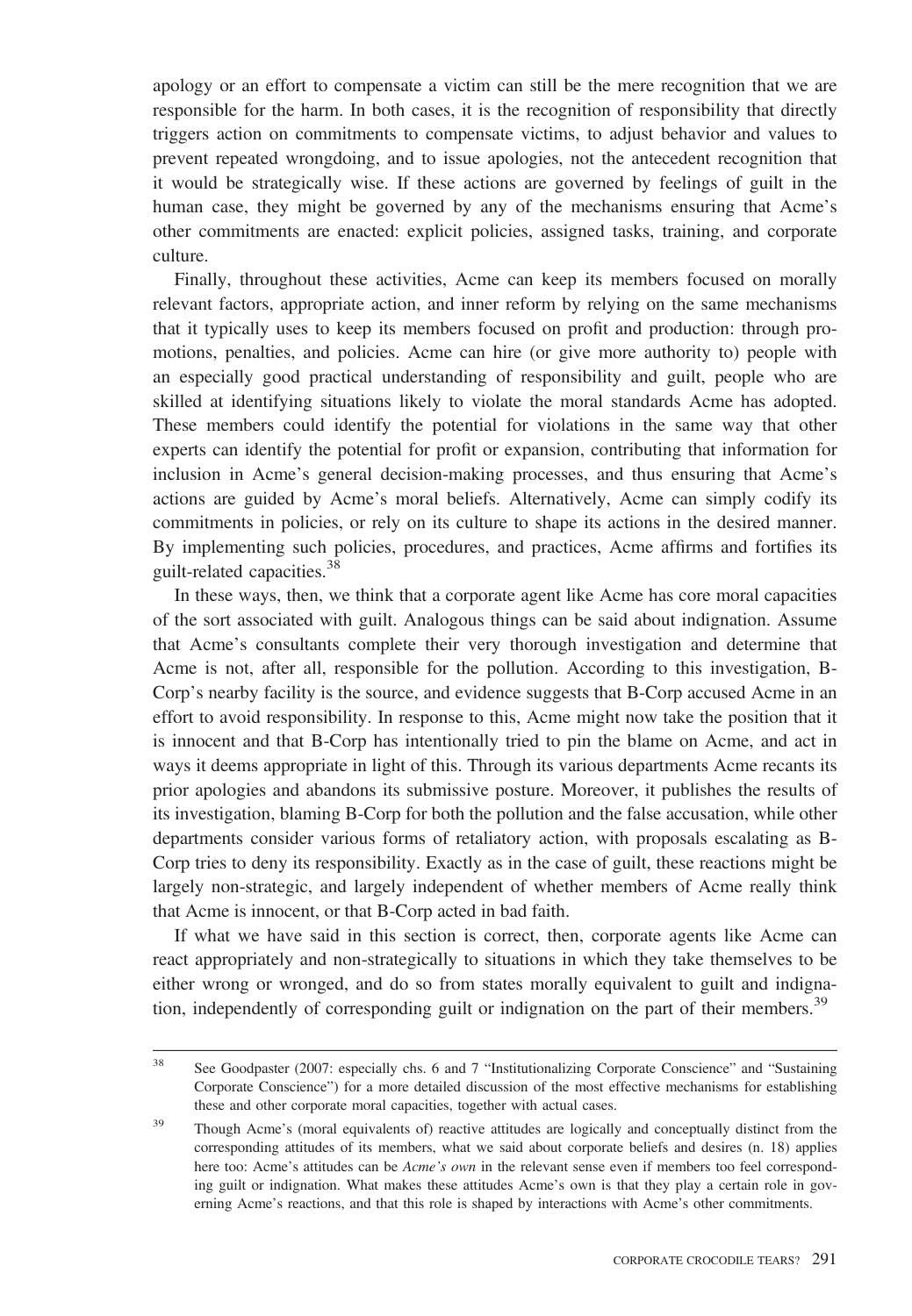Before moving on to our conclusion, we would like to address one final concern. The suggestion that reactive attitudes are necessary for moral agency is part of a larger picture of what is involved in the full exercise of moral agency—one that involves being a member of the moral community. It is beyond the scope of this article to discuss that larger requirement in any detail, but we do want to acknowledge it and address an associated worry. Above all else, being a member of the moral community requires the possibility of holding and being held responsible, and it may seem that corporate agents are not capable of this kind of interaction. Blame is of course often explicitly pinned on corporations and other organizations, and it is clear that people can be indignant about various actions from such entities and express such indignation in emails, petitions, and boycotts explicitly directed at these entities, and also clear that corporations respond to such actions in ways that mirror responses by human agents, as in the case of Acme. But one might worry that the real target of such blame, in spite of where it is *said* to be directed, is nevertheless in fact some person or group of persons in the corporation. In particular, one might think that the responsibility must lie with the CEO or the board, as these constitute the corporation's central locus of control.<sup>40</sup>

This, we think, is a natural worry, but not ultimately one that should undermine the argument given in this section. We distinguish two sources of the concern. First, one might feel that moral address directed at a corporation (as opposed to at some of its subdivisions, say) has only been fully and satisfyingly received when it has been registered with upper management and resulted in changes in attitude and policy emanating from there. One might thus conclude that this is where the real responsibility lies, not with the corporation. But this conclusion is not warranted. Compare: Moral address directed at a human moral agent will have been satisfyingly received only when it has registered in those of her cognitive systems that are responsible for agent level evaluation and execution, and when this has led to a change in attitude. We would not conclude from this that the responsibility lies with those cognitive systems rather than with the human agent as a whole. Just so, we should not conclude that the responsibility lies with management rather than with the corporate agent as a whole. Second, one might also feel that if the CEO or members of the board are responsible for some morally problematic action by the corporation, then the corporation itself cannot also be responsible, and thus cannot be properly targeted by reactive attitudes. But if A hires B to do something, or if A and B act together, they are often both held responsible for what is done. Assuming that corporate agents can otherwise satisfy requirements of fully fledged moral agency, it is thus unclear why responsibility cannot lie both with Acme *and* with particular members of its upper management in some cases, as each might have acted on their own morally objectionable commitments.

### 5. Concluding remarks

We have argued that if a corporation like Acme can be a free rational agent in its own right, then it can also have capacities and dispositions that are associated with guilt and indignation and relevant for full moral responsibility and fully fledged moral agency. The key to this conclusion was our suggestion that what reactive attitudes contribute to fully fledged moral agency is not some purely qualitative experiences, but rather certain moti-

<sup>40</sup> We thank an anonymous referee for raising this worry.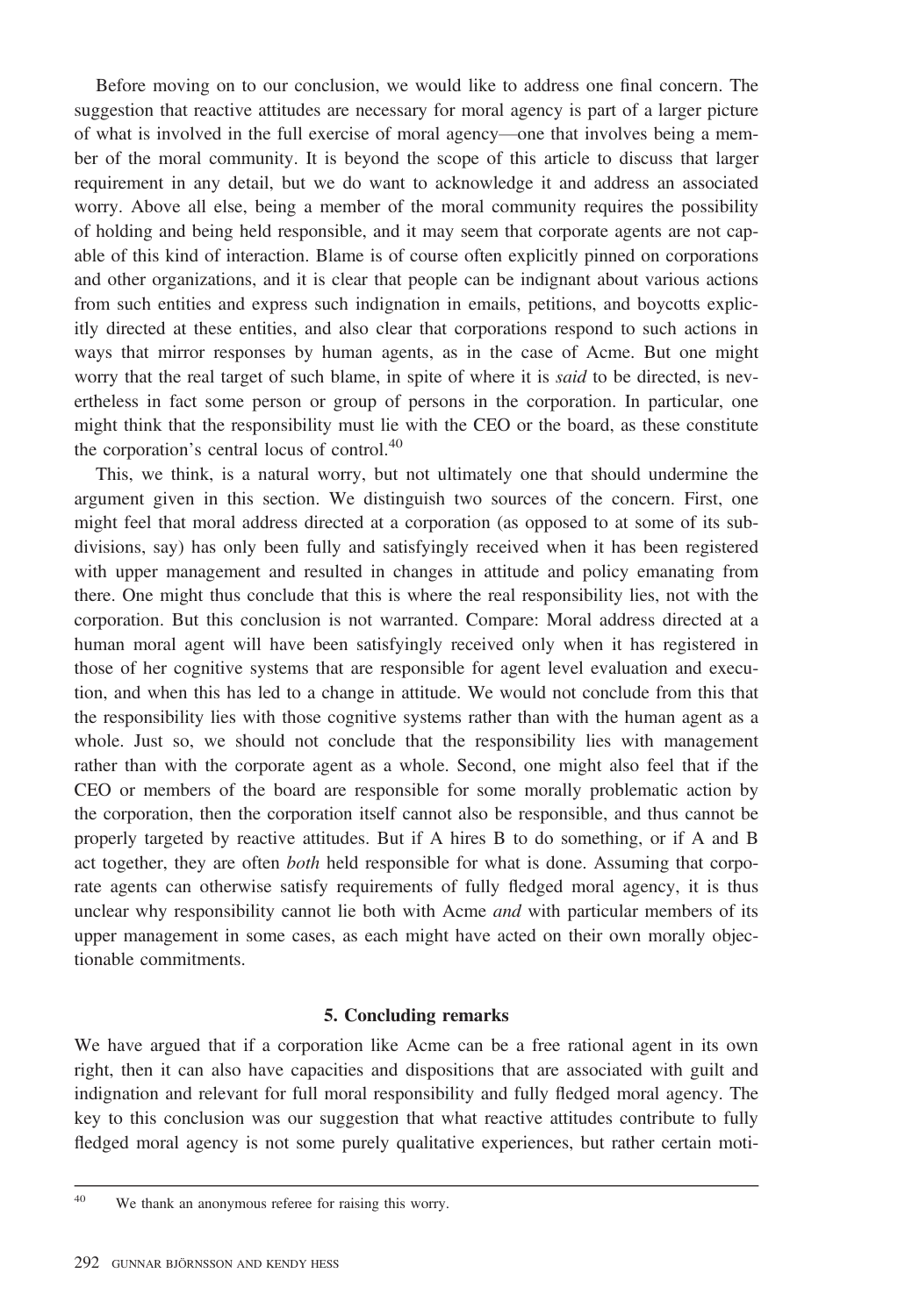vational and epistemic capacities. Such capacities, we have argued, can be implemented by corporations.

In this paper, we have merely sketched an argument for the existence of rational corporate agents. Our main claim here can thus be said to be conditional: If an argument of that sort can show that there is rational corporate agency, then such an argument can also show that corporate agents can have moral equivalents of reactive attitudes. Readers who find the consequent of this conditional implausible might take our claim to support the rejection of the antecedent—the rejection of basic corporate agency. But if one accepts the antecedent and still wants to reject the consequent, our argument provides a challenge: explain why the sort of arguments that support basic corporate agency do not extend to reactive attitudes, in spite of what we have said here.

Suppose, however, that our argumentative strategy is successful. It then promises to generalize to other emotional capacities that scholars have thought necessary for moral agency and beyond the ken of corporate agents. For example, Tollefsen (2008) suggests that moral agency might require the capacity to care for others or about the moral quality of one's actions, but worries that companies lack this capacity.<sup>41</sup> Though it seems reasonable that a (fully fledged) moral agent must in some sense be capable of such caring, we again want to distinguish functional from purely qualitative aspects. What is plausibly required is that a fully fledged moral agent be capable of (a) recognizing morally relevant features of a situation, including the presence of relevant objects of care, such as the quality of one's own actions, other agents, sentient beings, or the environment, (b) being non-strategically responsive to these features, and (c) being disposed to engage in self-examination and adjustment of priorities when recognizing that she has not responded adequately to these features. We take it that the possibility of these aspects of caring has been covered in sections 2 and 4. Moreover, assuming that these capacities are in place, we again do not see why any purely qualitative feel of such caring would add anything required for fully fledged accountability.

We have offered the story of Acme as a realistic example, and we believe that relevantly similar stories might be told about a great many actual corporations. If that is right, it removes one of the main reasons to think that everyday reactive attitudes towards corporations (as distinct from reactions towards particular employees) are deeply mistaken. Corporations can respond with (moral equivalents of) guilt or remorse to recognition of fault, often in response to expressions of indignation and anger on the part of citizens and consumers. Of course, it is clear that not all corporate agents have the relevant mechanisms in place, or have them in place to the same degree. But even more than human agents with diminished capacities for moral emotions, corporate agents can often *adopt* such mechanisms, setting up structures and hiring people to do ethical oversight and implement moral reaction patterns at the corporate level. Even when the mechanisms are missing or deficient, then, expressions of indignation—communicating disapproval, withholding cooperation, inflicting public relation costs—might make strategic sense, as social pressure can prompt corporate agents to create and fine-tune mechanisms of the sort we have described here, helping create fully fledged moral agents.

<sup>&</sup>lt;sup>41</sup> Tollefsen (2008) tries to answer this worry by pointing out that employees can vicariously feel emotions for what the corporation has done, but acknowledges that this is not quite the same as the corporation having the emotions.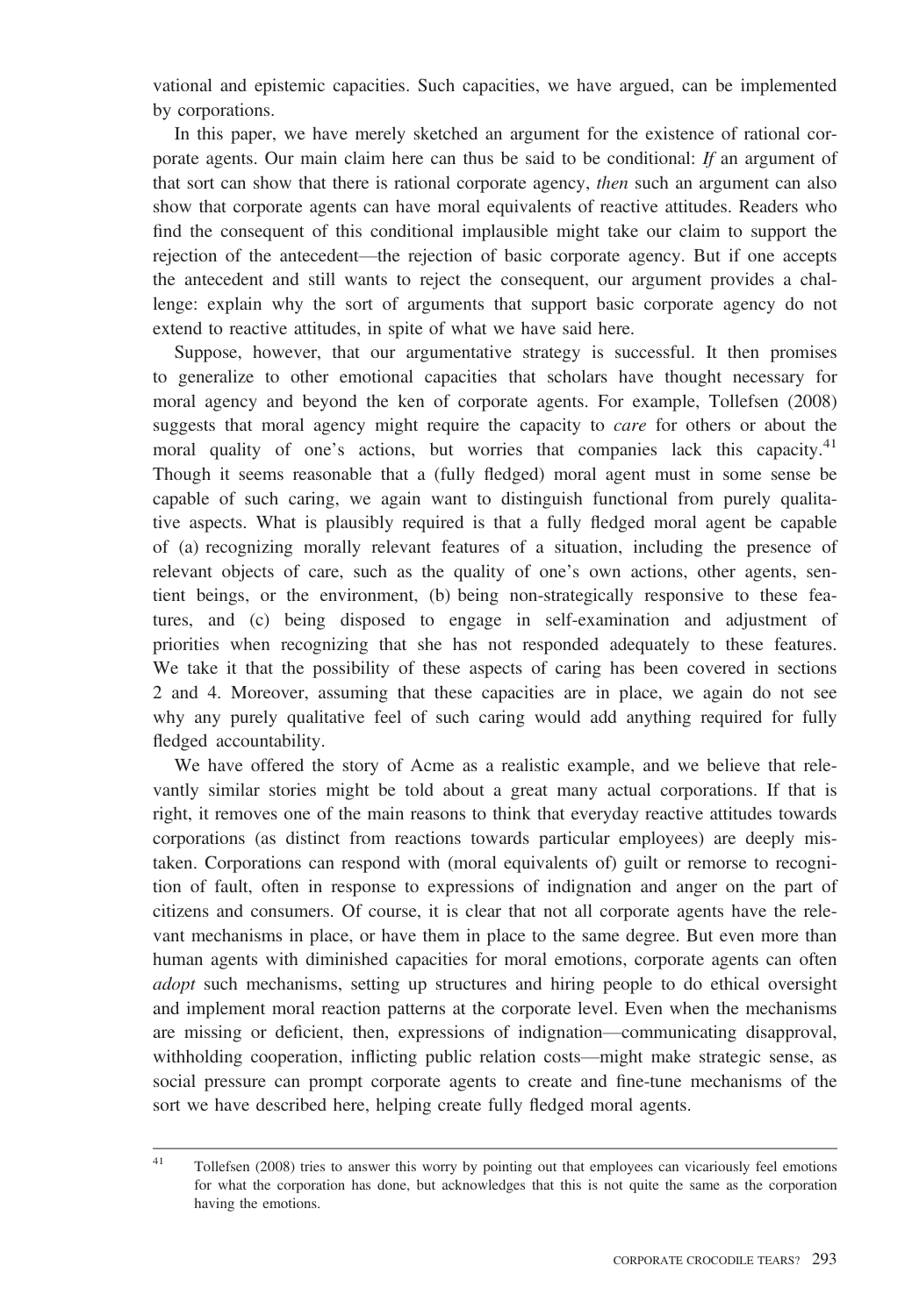Finally, we would be remiss if we failed to acknowledge some of the larger implications of our claims. First, if one accepts the claim that some corporations are fully fledged moral agents, one might naturally want to conclude that they have moral obligations: obligations not to harm, lie, or unfairly discriminate, say. This flies in the face of the idea that corporations have no moral obligations, that it is antithetical to their nature, and that, as Milton Friedman so succinctly put it, "the social responsibility of business is to increase its profits."<sup>42</sup> Further work is required to determine what, precisely, the content of those obligations might be.

Second, and relatedly, the question remains whether the public should exert social pressure to support the moral capacities of corporate agents, and whether legal frameworks for corporations should leave more room for priorities other than shareholder profit. The recent surge of interest in "benefit corporations" and other more flexible corporate forms is evidence of both the possibility and popularity of such options. Similar questions arise about legal frameworks for other types of organizations.

Third, in arguing that corporations are moral agents we have indirectly raised the possibility that they also qualify as moral patients—that they are morally considerable, and that their interests should weigh in a moral calculus. Some might even suggest that we are committed to that position, because the classes of moral agents and moral patients are coextensive.<sup>43</sup> While we deny that our argument commits us to that position, we cannot defend this claim convincingly without extensive discussion. But it is worth noting that the same concern arises with respect to increasingly sophisticated artificial intelligences. We can already create machines that take in information, make decisions, act on those decisions, and—most of all—learn. At what point do they become moral agents as well? And does that make them moral patients, or otherwise morally considerable?<sup>44</sup>

Fourth and perhaps most importantly, our claims have, or may appear to have, significant legal and political implications. The recognition that corporate agents can have intentions and other "mental" states, and the distinction between the intentions of corporate agents and the intentions of their members, may have important implications for the application of criminal law in corporate contexts. More, the ascription of the capacities necessary for moral agency might suggest that corporations qualify as persons, and are thus entitled to significant rights. This question gained wide public attention when the US Supreme Court ruled (in *Citizens United*) that corporations are legally entitled to certain free speech rights beyond what had previously been recognized.<sup>45</sup> Most of all, our arguments might be taken to entail that corporate agents are citizens, and should be recognized as such. While we express no opinion on the ultimate resolution of these and related

<sup>&</sup>lt;sup>42</sup> See his 1970 article by that title (cf. Friedman 2002: ch. 8). It is worth noting that Friedman himself did not deny that business activity is subject to moral standards. His primary concern is with the responsibilities of corporate executives, but he acknowledges that, qua "artificial persons", corporations might have "artificial responsibilities", and insists that the pursuit of profit should stay "within the rules of the game, which is to say, engages in open and free competition without deception or fraud" (1970).

<sup>43</sup> See Hess (2013) for a rejection of this implication; see Wringe (2014) for an argument that they fall under the Kantian prohibition of treating others as a mere means.

<sup>44</sup> See e.g. Allen, Varner and Zinser (2000); Floridi and Sanders (2004).

<sup>45</sup> Discussions of corporate rights and personhood that address Citizens United often include the US Supreme Court's more recent ruling in Hobby Lobby as a similar case. One of us would interpret Hobby Lobby as going in the same direction as *Citizens*, but the cases and their holdings are importantly different; addressing the matter in any detail would take us too far afield.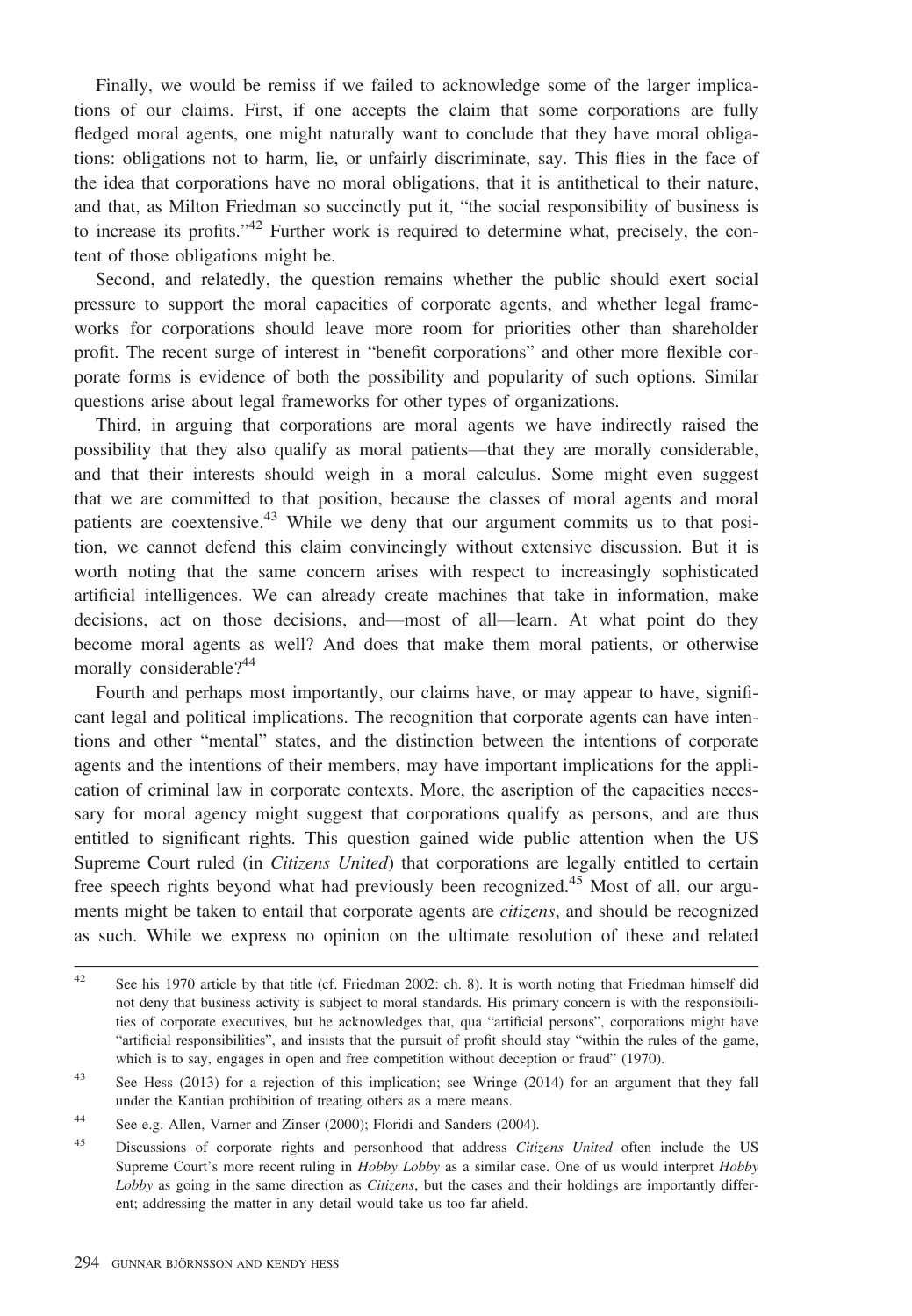issues, we hope that the work we have done here will be of assistance in addressing them $46$ 

#### **References**

- Allen, Colin, Varner, Gary and Zinser, Jason 2000: "Prolegomena to Any Future Artificial Moral Agent". Journal of Experimental & Theoretical Artificial Intelligence 12:3, 251–261.
- Baars, Bernard J. 1988: A Cognitive Theory of Consciousness. Cambridge University Press.
- Bakan, Joel 2004: The Corporation: The Pathological Pursuit of Profit and Power. Free Press.
- Baker, Lynne Rudder 2000: Persons and Bodies: A Constitution View. Cambridge University Press.
- Bennett, Christopher 2008: The Apology Ritual: A Philosophical Theory of Punishment. Cambridge University Press
- Bicchieri, Cristina 2006: The Grammar of Society: The Nature and Dynamics of Social Norms. Cambridge University Press.
- Björnsson, Gunnar 2011: "Joint Responsibility without Individual Control: Applying the Explanation Hypothesis". In Moral Responsibility: Beyond Free Will and Determinism. Vincent, Nicole, van de Poel, Ibo and van den Hoven, Jeroen (eds.) Springer, 181–199.
- <sup>2014:</sup> "Essentially Shared Obligations". Midwest Studies in Philosophy, 38, 103– 120.
- and McPherson, Tristram 2014: "Moral Attitudes for Non-Cognitivists: Solving the Specification Problem". Mind, 123, 1–38.
- Blackburn, Simon 1998: Ruling Passions. New York: Oxford University Press.
- Brady, Michael S. 2013: Emotional Insight: The Epistemic Role of Emotional Experience. Oxford University Press.
- Bratman, Michael 1987: Intentions, Plans and Practical Reason. Harvard University Press.
- Brogaard, Berit 2012: "What do We Say When We Say How or What We Feel?". Philosophers' Imprint, 12.
- Chalmers, David 1996: The Conscious Mind: In Search of a Fundamental Theory. Oxford University Press.
- Copp, David 1979: "Collective Actions and Secondary Actions". American Philosophical Quarterly, 16, 177–186.
- 1984: "What Collectives Are: Agency, Individualism and Legal Theory". Dialogue, 23, 249–269.
- 2007: "The Collective Moral Autonomy Thesis". Journal of Social Philosophy, 38, 369–388.

<sup>46</sup> We thank Andras Szigeti, Paul Russell, Olle Blomberg, Deborah Tollefsen, Ben Mitchell-Yellin, Michelle Mason and two anonymous referees for *Philosophy and Phenomenological Research* for written comments on earlier versions of the text. The paper has also benefited from audience questions and comments at Metaphysics and Collectivity (Lund), ECAP8 (Bucharest), Collective Intentionality IX (Bloomington), and research seminars at the University of Gothenburg and Umea University. Work on this project was funded by Riksbankens Jubileumsfond.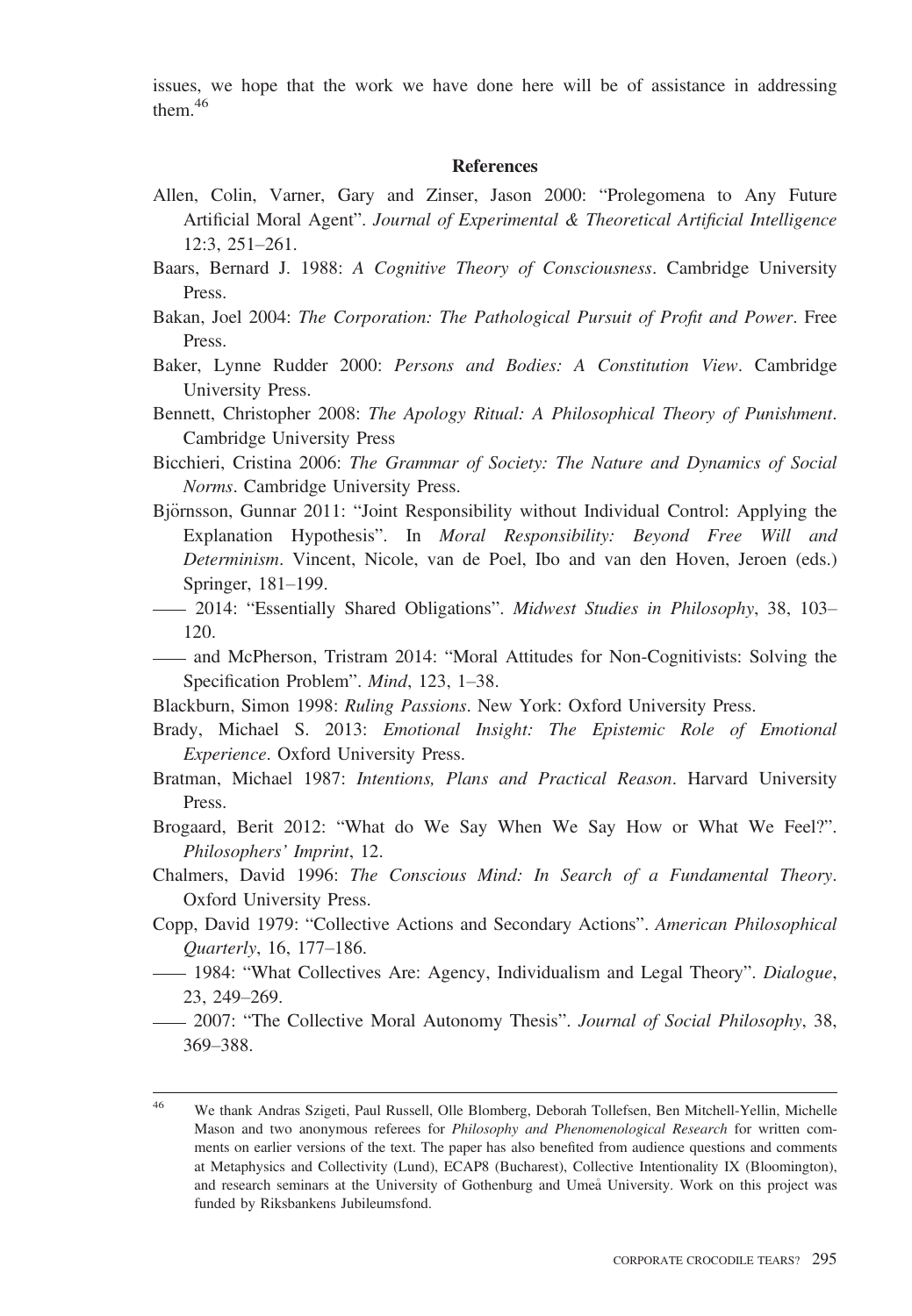Cole, Julian C. 2014: "An Abstract Status Function Account of Corporations". Philosophy of the Social Sciences, 44, 23–44.

Damasio, Antonio R. 1994: Descarte's Error. G Putnam's Sons.

- Darwall, Stephen L. 2006: The Second-Person Standpoint: Morality, Respect, and Accountability. Harvard University Press.
- Fischer, John and Ravizza, Mark 1998: Responsibility and Control: A Theory of Moral Responsiblity. Cambridge University Press.
- Floridi, Luciano and Sanders, Jeff W. 2004: "On the Morality of Artificial Agents". Minds and Machines, 14:3, 349–379.
- French, Peter A. 1979: "The Corporation as a Moral Person". American Philosophical Quarterly, 16, 207–215.
- 1984: Collective and Corporate Responsibility. Columbia University Press.
- 2008: "Responsibility with No Alternatives, in Loss of Innocence, and Collective Affectivity: Some Thoughts on the Papers by Haji, McKenna, and Tollefsen". Affectivity, Moral Agency, and Corporate- Human Relations, 7, 13–18.
- Friedman, Milton 1970: "The Social Responsibility of Business is to Increase its Profits". The New York Times Magazine. September 13, 1970.
- **2002: Capitalism and Freedom. 40th Anniversary Edition. University of Chicago** Press.
- Gibbard, Allan 1990: Wise Choices, Apt Feelings. Harvard University Press.
- 2006: "Moral Feelings and Moral Concepts". In *Oxford Studies in Metaethics*, Vol 1. Shafer-Landau, Russ (ed.) Oxford University Press, 195–215.
- Gilbert, Margaret 1989: On Social Facts. Routledge.
- <sup>2000:</sup> Sociality and Responsibility: New Essays in Plural Subject Theory. Rowman & Littlefield Pub Inc.
- 2006: "Who's to Blame? Collective Moral Responsibility and Its Implications for Group Members". Midwest Studies in Philosophy, 30, 94–114.
- Goodpaster, Kenneth E. 1983: "The Concept of Corporate Responsibility". Journal of Business Ethics, 2, 1–22.
	- 2007: Conscience and Corporate Culture. Blackwell Publishing.
- Greenspan, Patricia 1995: Practical Guilt: Moral Dilemmas, Emotions, and Social Norms. Oxford University Press.
- Haji, Ishtiyague 2006: "On the Ultimate Responsibility of Collectives". Midwest Studies in Philosophy, 30, 292–308.
- 2010: "Psychopathy, Ethical Perception, and Moral Culpability". Neuroethics, 3, 135–150.
- Haney, Mitchell R. 2004: "Corporate Loss of Innocence for the Sake of Accountability". Journal of Social Philosophy, 35, 391–412.
- Hess, Kendy M. 2011: "The Modern Corporation As Moral Agent: The Capacity For 'Thought' And A 'First-Person Perspective.'" Southwest Philosophy Review 26, 61– 69.
- **2013: "'If You Tickle Us...': How Corporations can be Moral Agents without** being Persons". Journal of Value Inquiry 47, 319-335.
- <sup>2014a: "The Free Will of Corporations (and Other Collectives)". *Philosophical*</sup> Studies 168, 241–260.
- 2014b: "Because They Can: The Basis for the Moral Obligations of (Certain) Collectives". Midwest Studies in Philosophy, 38, 203–221.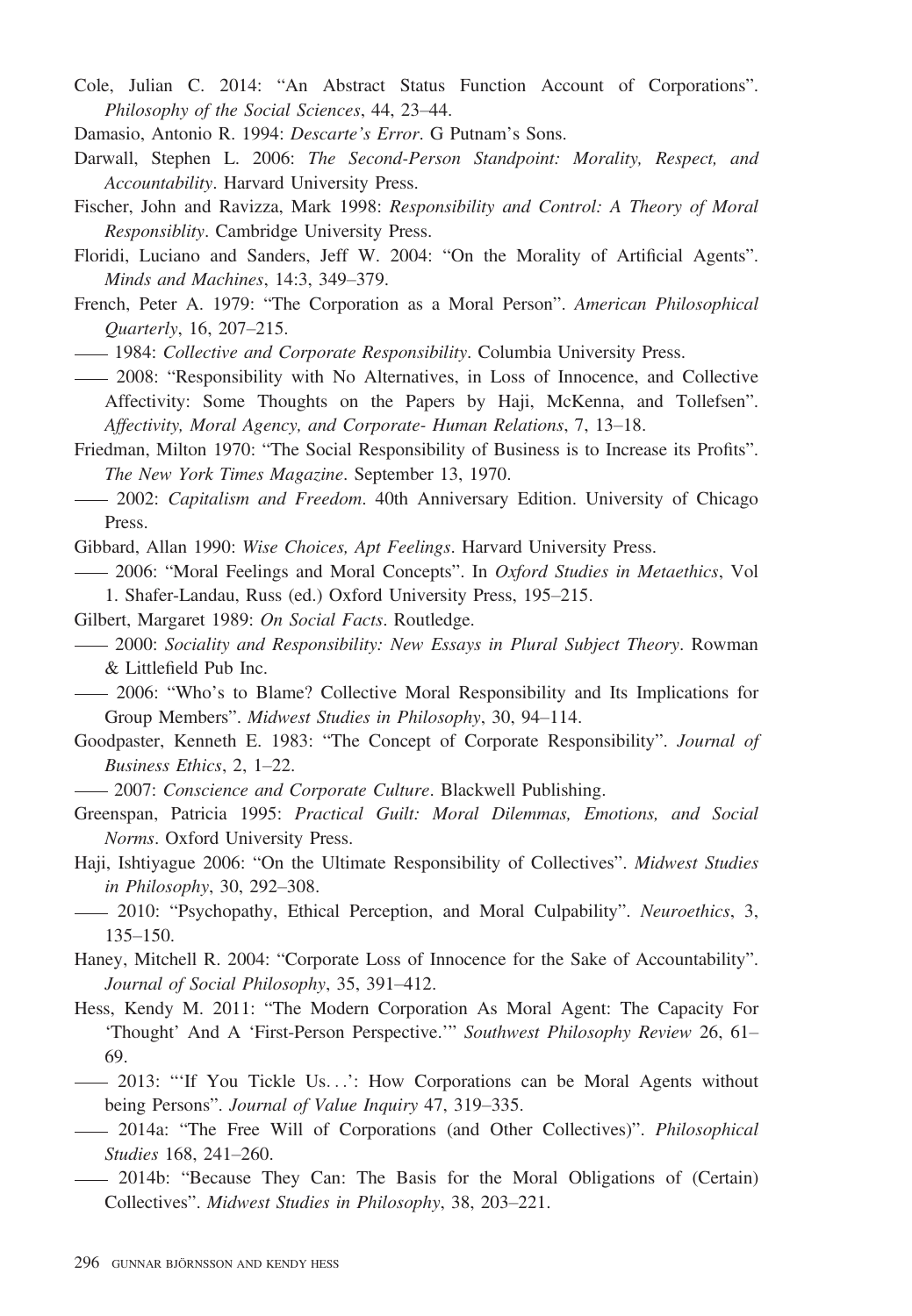- Huebner, Bryce, Bruno, Michael and Sarkissian, Hagop 2010: "What Does the Nation of China Think About Phenomenal States?". Review of Philosophy and Psychology, 1, 225–243.
- **2011: "Genuinely Collective Emotions". European Journal for Philosophy of** Science, 1, 89–118.

Isaacs, Tracy 2011: Moral Responsibility in Collective Contexts. Oxford University Press.

James, William 1884: "What is an Emotion?". Mind, 9, 188–205.

- Kauppinen, Antti 2010: "What Makes a Sentiment Moral?". In Oxford Studies in Metaethics, Vol 5. Shafer-Landau, Russ (ed.) Oxford University Press, 225–256.
- Levy, Neil 2013: "The Importance of Awareness". Australasian Journal of Philosophy, 91, 221–229.
- 2014: "Consciousness, Implicit Attitudes and Moral Responsibility". Noûs, 48, 21– 40.
- List, Christian and Pettit, Philip 2011: Group Agency: The Possibility, Design, and Status of Corporate Agents. Oxford University Press.
- McKenna, Michael 2006: "Collective Responsibility and an Agent Meaning Theory". Midwest Studies In Philosophy, 30, 16–34.
- and Russell, Paul (eds.) 2008: Free Will and Reactive Attitudes. Ashgate.
- Miller, Seumas 2001: Social Action: A Teleological Account. Cambridge University Press.
- Nelkin, Dana 2011: Making Sense of Freedom and Responsibility. Oxford University Press.
- Pereboom, Derk 2014: Free Will, Agency, and Meaning. Oxford University Press.
- Pettit, Philip 2010: "Groups with Minds of Their Own". In Social Epistemology: Essential Readings. Goldman, Alvin I. and Whitcomb, Dennis (eds.) Oxford University Press.
- Phelan, Mark, Arico, Adam and Nichols, Shaun 2013: "Thinking Things and Feeling Things: On an Alleged Discontinuity in Folk Metaphysics of Mind". *Phenomenology* and the Cognitive Sciences, 12, 703–725.
- Prinz, Jesse J. 2004: Gut Reactions: A Perceptual Theory of Emotion. Oxford University Press.
- Rovane, Carol A. 1998: The Bounds of Agency: An Essay in Revisionary Metaphysics. Princeton University Press.
- Russell, Paul 2004: "Responsibility and the Condition of Moral Sense". Philosophical Topics, 32, 287–305.
- Scanlon, Thomas 2008: Moral Dimensions: Permissibility, Meaning, Blame. Belknap Press.
- Silver, David 2006: "Collective Responsibility, Corporate Responsibility and Moral Taint". Midwest Studies In Philosophy, 30, 269–278.
- Strawson, Peter F. 1982[1962]: "Freedom and Resentment". In Free Will. Watson, Gary (ed.) Oxford University Press.
- Tollefsen, Deborah P. 2003: "Participant Reactive Attitudes and Collective Responsibility". Philosophical Explorations, 6, 218–234.
- 2008: "Affectivity, Moral Agency, and Corporate-Human Relations". APA Newsletter on Philosophy and Law, 7, 9–13.
- Tye, Michael 2008: "The Experience of Emotion: An Intentionalist Theory". Revue Internationale de Philosophie, 62, 25–50.